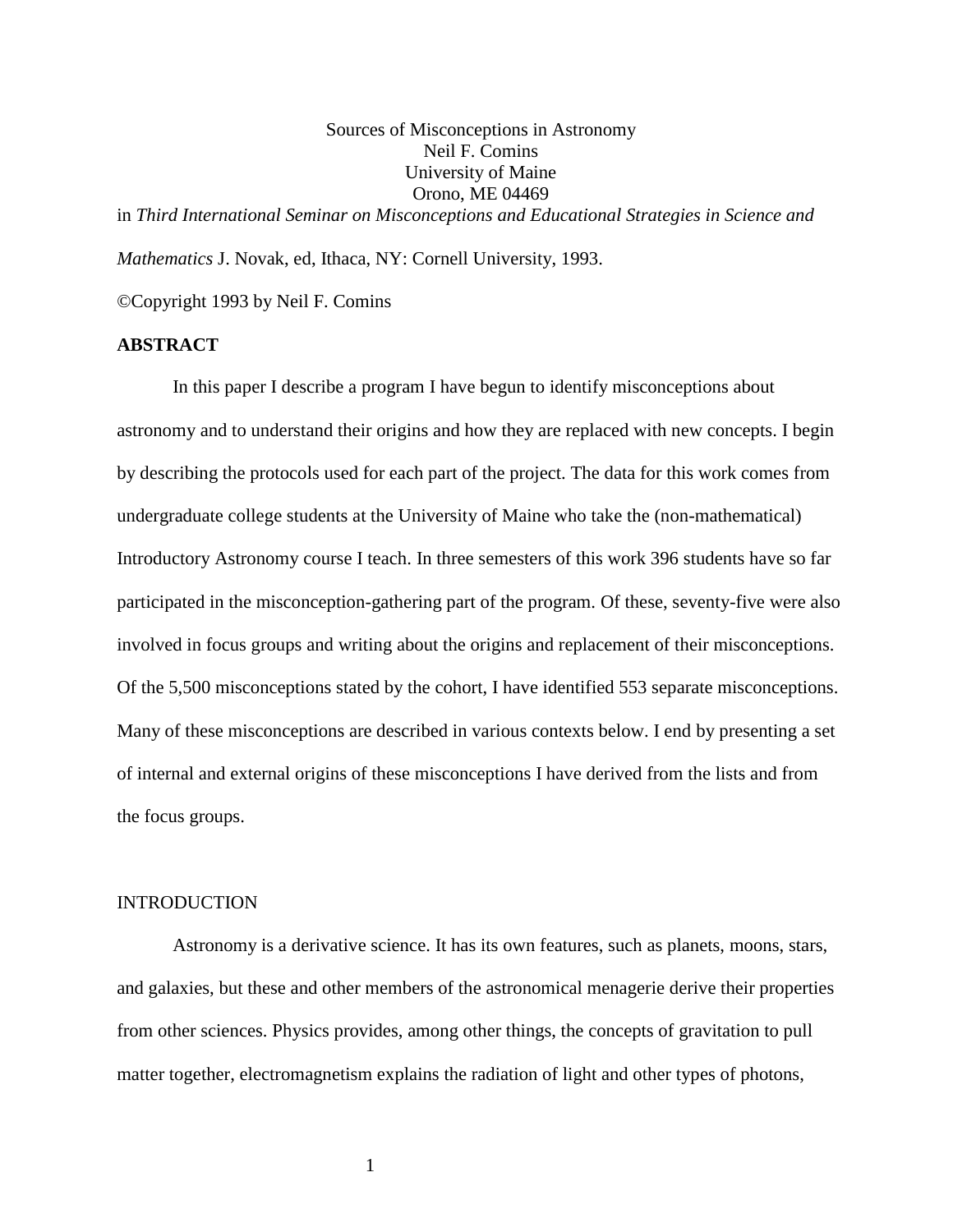nuclear physics explains the transformation of matter into energy via fusion, atomic physics explains the binding of atoms and molecules, and plasma physics describes the behavior of gases in stars and space. Chemistry explains the spectral features of stars, interstellar gas and galaxies. It also describes the chemical reactions that occur in space. Biology plays roles in explaining the apparent absence of life on other planets, as well as the presence of biological molecules, such as amino acids, in meteoritic space debris. Geology, generalized from the properties of the earth, is applied and expanded to explain the surfaces, interiors, and atmospheres of the other planets and moons in the solar system. Mathematics, of course, plays crucial roles in all of these areas. As a result of all this complexity, there are misconceptions about astronomy coming not only from its conspicuous features, such as the earth, moon, and sun, but also from the underlying sciences. While not unique in this respect, it does complicate the challenge facing the astronomy educator, who must help students replace preconceived ideas pertaining to this field.

Student understanding of astronomy is made even more complicated by the fact that virtually all the data about objects in, and energy from, space is acquired remotely. Therefore, to believe in the observations, students often need to comprehend the fairly complex, remote data acquisition process used in astronomy. The long range and alien nature of astronomy means that it is hard to incorporate much "meaningful" learning especially at the introductory level. Physicists, chemists, biologists, and geologists can often study their source material up close. Astronomers only have limited samples of the light and other electromagnetic radiation emitted or reflected from astronomical objects to use in creating and evaluating their theories of the universe (the notable exceptions being Moon rocks and meteorites). Since it is well established that overcoming misconceptions is done most effectively by hands-on discovery, the remoteness of astronomical objects makes it that much more challenging to overcome misconceptions. Also,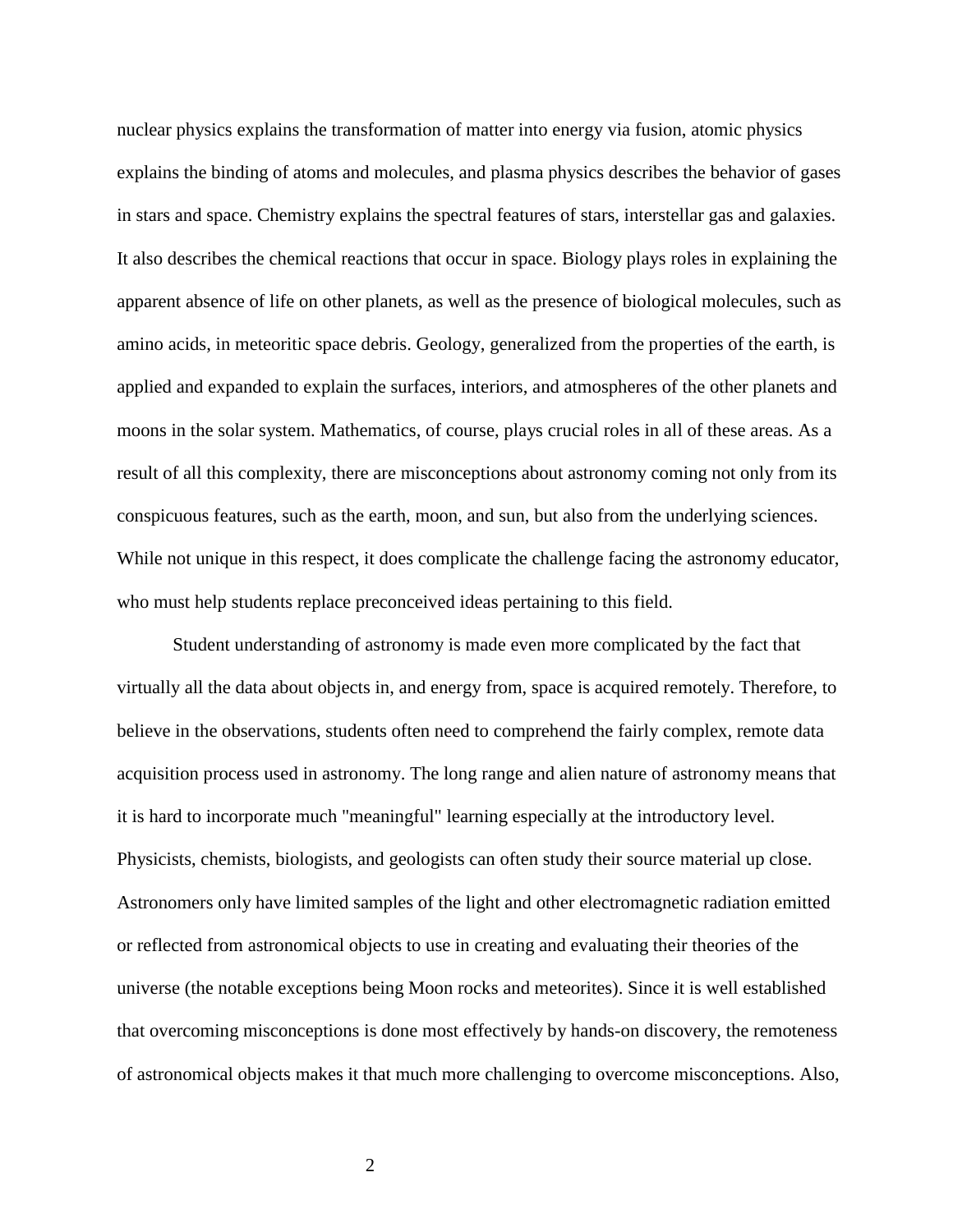to understand the normal development process of science, students need to understand the scientific method (of creating and testing scientific theories). I have found that many of the students in my introductory college astronomy course are leery of astronomical information precisely because they do not understand one or more steps in this process. It is because astronomy has such a rich base of potential misconceptions that I decided to try and identify their origins before addressing the question of consciously and systemically trying to help my students remove them.

In pursuing them and their origins, I use the definition of misconception as a resilient concept held to be correct, but that is actually at variance with accepted scientific knowledge. Resilient here means that the concept is incorporated in a person's conceptual framework and therefore resistant to change. Because they are woven into conceptual fabrics, many misconceptions help prevent further correct understanding of related topics. The description of "conceptual barriers to learning," by Hawkins, Apelman, and Colton & Flexner, cited in Confrey (1987) helped me focus on an operating definition.

For the past eighteen months I have been working with students taking the abovementioned introductory college astronomy course in an effort to understand the origins of their misconceptions about astronomy. I will describe the methodology I am using shortly. In the process, the students have shared with me over five hundred, fifty misconceptions they held prior to taking the course. In this paper I report on a set of origins of astronomical misconceptions that derives from their lists and from interviews I held with small groups of students. The origins, listed below, can be used to explain virtually all the stated misconceptions. This set is certainly not unique; other categories of internal and external error leading to misconceptions can certainly be identified or constructed. Nor is this set necessarily complete, although it has been satisfactory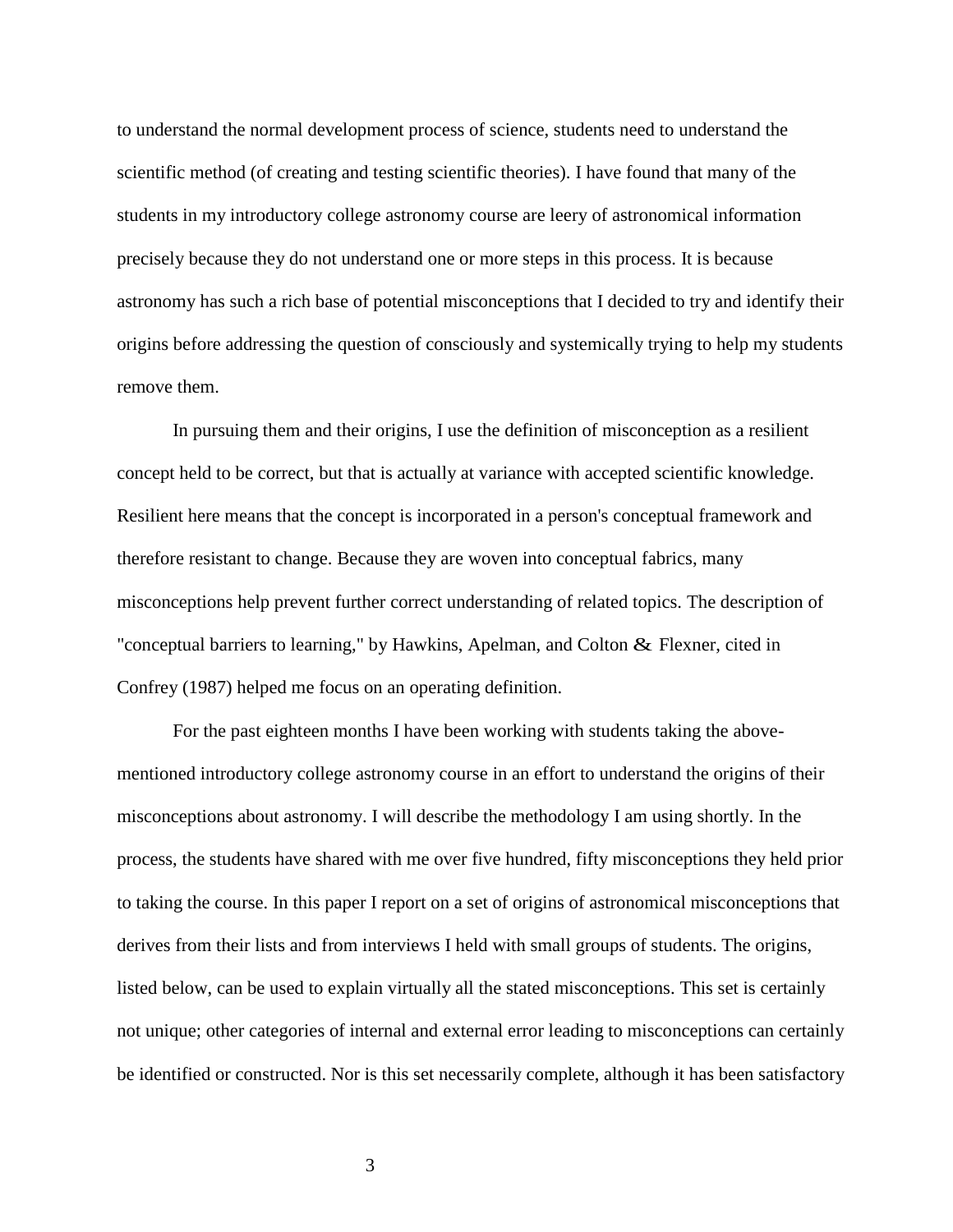in explaining the misconceptions on hand, a list that is continually growing. It is also important to point out that the list of origins is heterogeneous, some deriving from sources external to the holder of the misconception, some internal, and some with both internal and external characteristics. The justification for these categories of origins, rather than ones that are based entirely on mental processes, say, is discussed in more detail below.

#### **RESEARCH METHODOLOGY**

#### **Misconception Lists**

The course, Introductory Astronomy, AST-109, taught at the University of Maine, has 260 students each semester. It is a survey course, based on three lectures per week, and is taken by students from all majors and many motivations, from those needing to fill their science requirements (a 1 credit lab is optional) to curious engineers and science majors. My interest in the misconceptions brought to AST -109 by the students was piqued by reading A Guide to Introductory Physics Teaching (Arons, 1990) and The Initial Knowledge State of High School Astronomy Students (Sadler, 1992). The first step in collecting misconceptions was to give students the option of getting 3 % extra credit in the course by turning in a list of ten conceptions about astronomy that they had coming into the course which were changed as a result of taking the course. In that first semester 90 students submitted lists. I accepted the statements as misconceptions based on the language used. Statements explicitly or implicitly beginning with: "I had thought that ..." were considered to be statements of previously held misconceptions. I did not include for further use statements that began, "I didn't realize that ...," or the equivalent. In the second and third semesters of this research I collected 179 and 129 lists, respectively. [I have come to realize that it would have been useful to have students also put down their perception of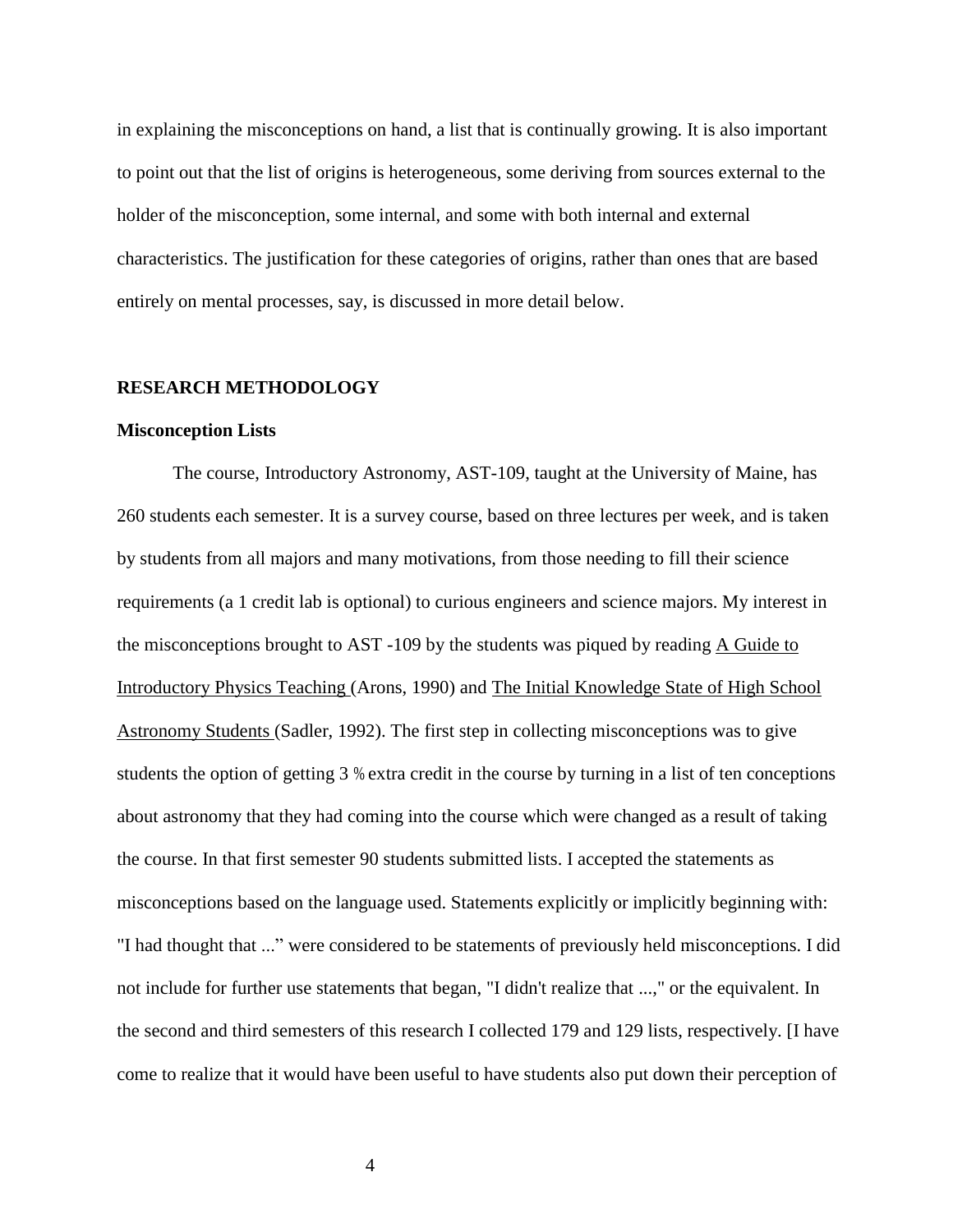how they came to believe those concepts. I did this with the students in the focus groups, described below, but not with all students. I will require all students in the future to format their submissions with an assertion and statement of what they recall as its origin.]

The misconception lists were then combined so that independent misconceptions could be isolated. In the first semester this led to a list of 276 separate misconceptions. The second semester added 141 and the third semester added 137, for a present total of 553 separate misconceptions. While I did all the collating, two colleagues agreed with the groupings in over 98% of the cases. The ten most commonly cited misconceptions are listed in Table 1.

#### TABLE 1.

1. I had thought that Pluto is the farthest planet from the sun {Actually Neptune until the year 2000} 209

2. I had thought that stars actually twinkle. {Changes in the density of the earth's atmosphere act like changing lenses for starlight, causing the positions of stars to appear to vary.} 170

3. I had thought that Saturn is the only planet with rings. {All the Jovian planets have rings.}

156

4. I had thought there are 12 zodiac constellations. {Zodiac constellations are those through that the sun appears to move in throughout the year. Ophiuchus is the thirteenth} 128

5. I had thought all the Jovian planets {Jupiter, Saturn, Uranus, and Neptune) have solid surfaces

{They have surfaces of liquid hydrogen and helium} 127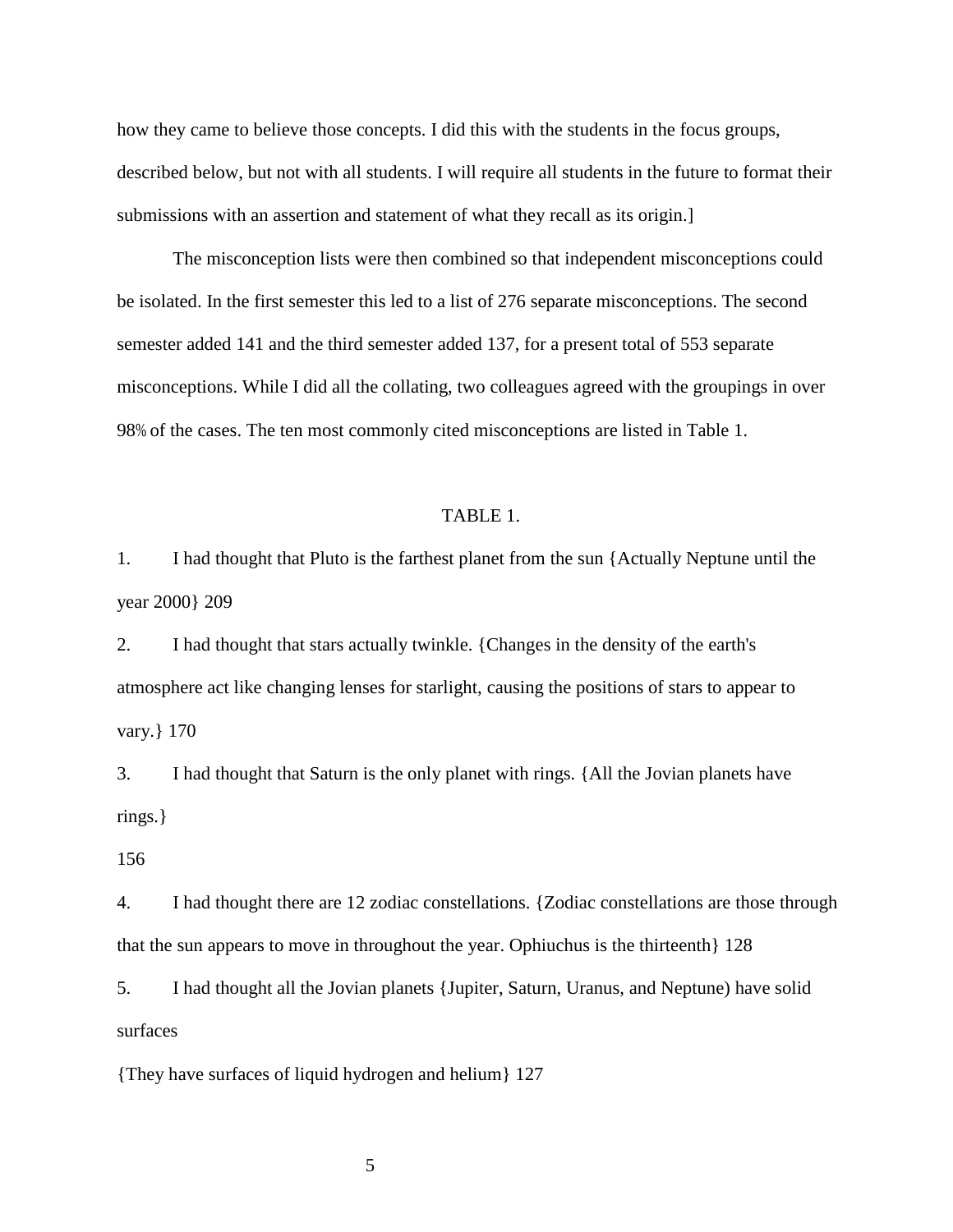6. I had thought the asteroid belt is an area like we see in star wars, very densely filled. {Actually much less densely inhabited} 99

7. I had thought we see all sides of the moon each month. {We always see the same side of the moon.} 95

8. I had thought summer is warmer because we are closer to the sun then. {Actually due to the tilt of the earth, as discussed in detail in the text.} 94

9. I had thought constellations are only the stars we connect to make patterns. {The patterns are called asterisms. All the stars in a bounded region of space are included in that constellation, regardless of whether they are part of the familiar asterism. The entire sky is divided into 88 constellations.} 89

10. I had thought a shooting (sometimes "falling") star is an actual star whizzing across the universe or falling through the sky {they are actually pieces of space debris falling through earth's atmosphere} 68

**Table 1 Caption.** The ten most commonly-stated misconceptions about astronomy. Corrected explanations are in curly brackets. Numbers at the end of each statement are total number of students asserting the misconception.

#### **MISCONCEPTION WORKSHOPS**

#### **Defining the Focus**

The 275 separate misconceptions accumulated from the first semester were used in the succeeding two semesters as the basis for discussion by focus groups of between three and nine students. (In return for finishing all elements of the "misconception workshop," the students received a complete letter increase in their course grades.) In these groups students discussed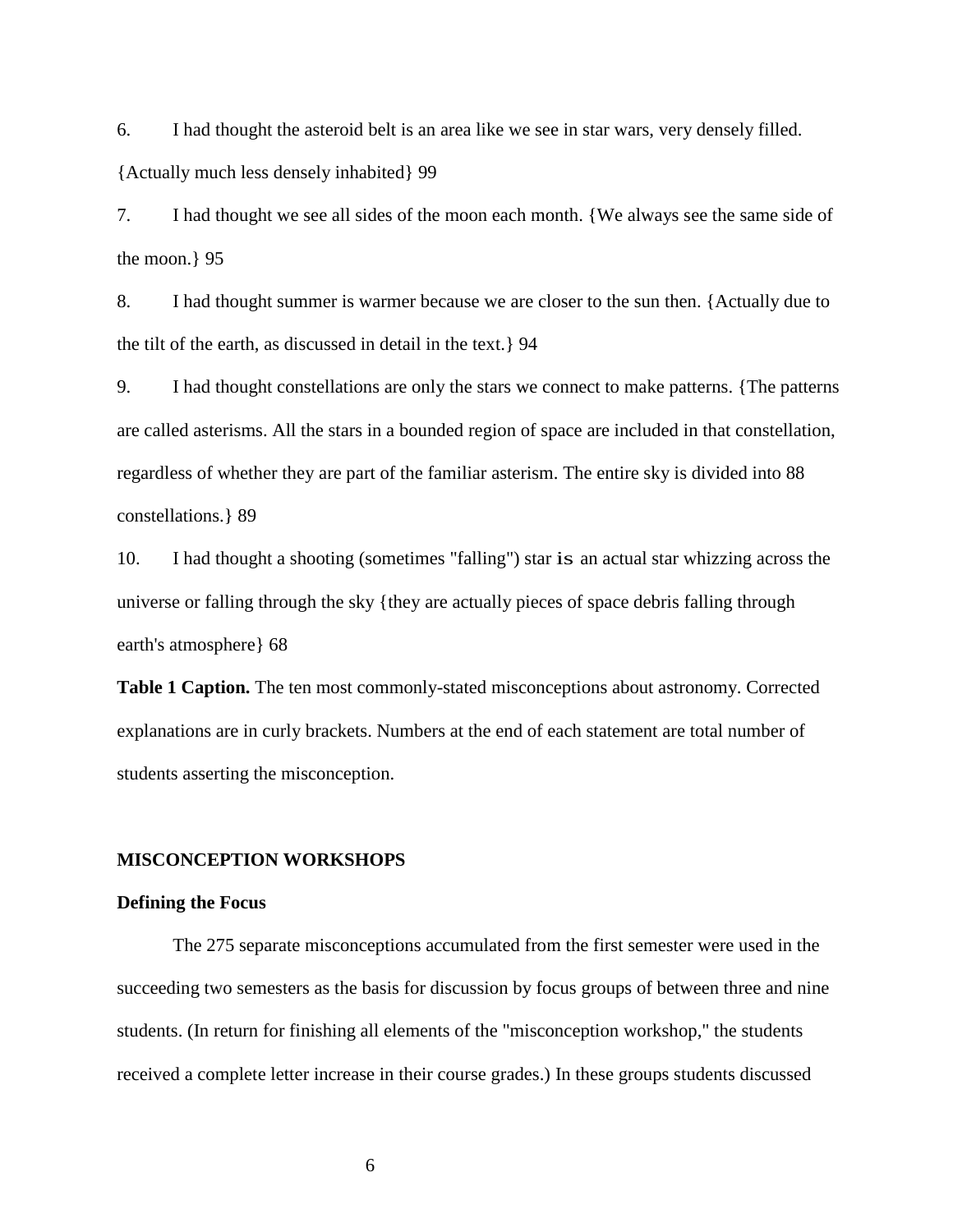with me the origins of their misconceptions about astronomy and how their misconceptions were changed in light of new information. The project worked as follows: At the initial meeting each semester, two groups of twenty students were given the original list of 275 misconceptions. While the students knew that the focus of the project was on their misconceptions about astronomy, they were not told which of the statements in the list were misconceptions. (In fact the statements were all misconceptions, but none of the 80 students involved in the workshops realized that at the time they examined the list.) The students were given the instructions as reproduced in Table 2.

#### **Table 2.**

#### **AST -109 Misconceptions Workshop**

Please do the following as honestly as possible; it will not reflect badly on you nor will it hurt your grade in any way if you believed or believe astronomical misconceptions. Your name will not be used in any of the work stemming from this workshop.

A) After the number for each of the following statements, please write:

C if you believed it only as a child

H if you believed it through high school

N if you believe it now

L if you believed it, but already learned otherwise in AST -109

If you never thought about a certain statement, please consider it now: Write P if the statement sounds plausible or correct to you. Write W if you think it sounds wrong. Leave it blank only if the question is out of the range of your present knowledge.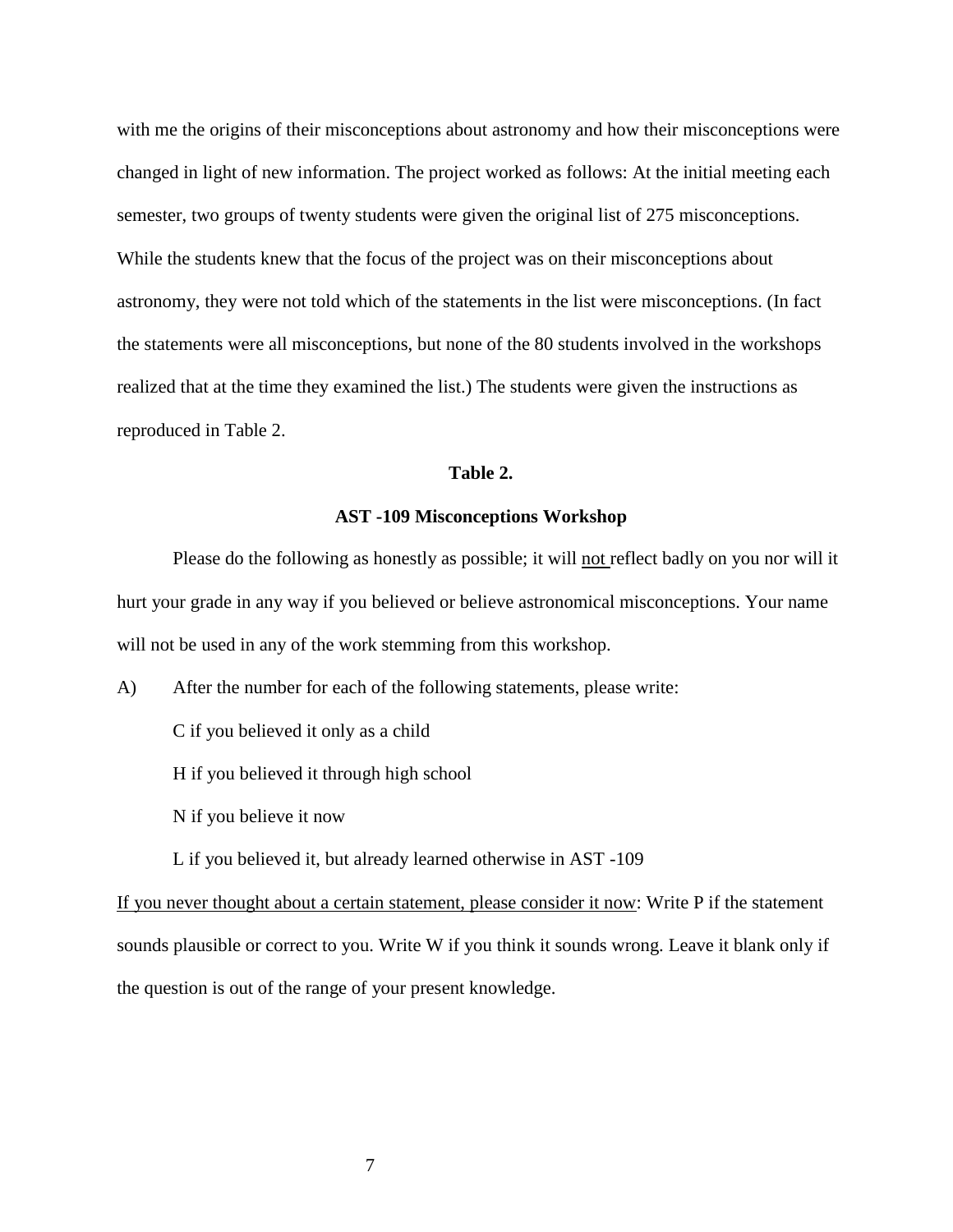B) Home assignment: If you believe a statement is wrong today, please briefly correct it in the space below it.

**Table 2 Caption**: Instructions for Misconception Workshop questionnaire

Since these instructions are quite involved, I repeated them several times and answered questions as they arose. Everyone finished considering the statements (part A) in fifty minutes or less. I then made copies of the statement lists and had the students take their own lists home. Their home assignment (part B) over a two week period was to consider each statement that they presently think wrong and write a sentence or two describing what they think the correct statement should be. The reason for this last step is that although the students may not have exactly the misconception as stated in the list, they may harbor related, incorrect ideas about these matters. In several instances that did turn out to be the case. For example, to the statement "Saturn's rings are solid," one student disagreed, writing, "They are probably made of gas." (Actually made of pebble to boulder-sized debris.) To the statement "Saturn has only one ring," this same person wrote, "I think it has 2 rings." (It actually has hundreds or perhaps thousands of ringlets.) Another student corrected "Sunspots are where meteors crash into the sun," with, "sunspots are minor fiery explosions on the sun's surface." (Actually sunspots are where the sun's magnetic fields push through the sun's surface, thereby rarifying the gases there.) Another student clanged, "The sun is at the center of the galaxy," to, "The earth is at the center of the galaxy."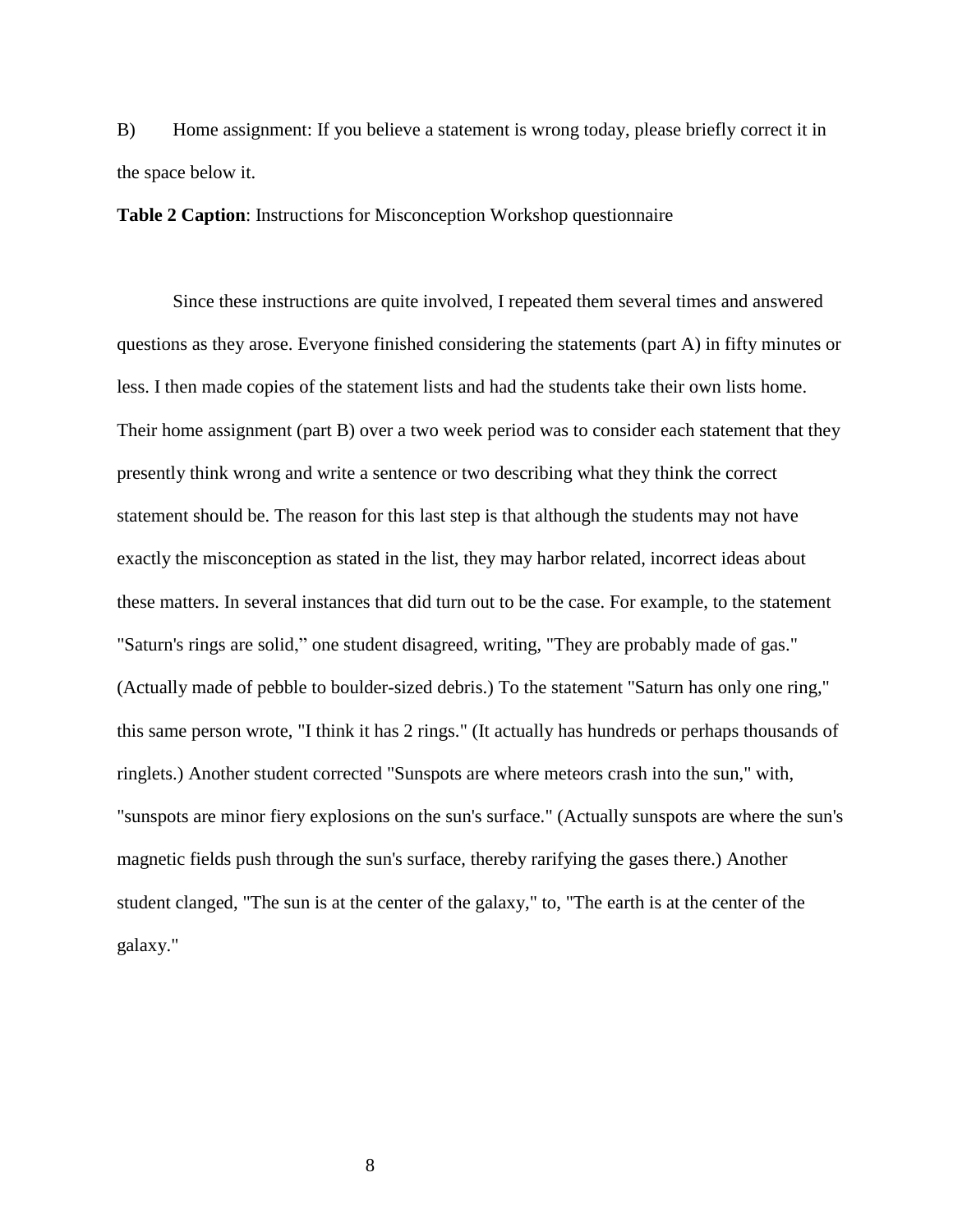#### **Focus Groups**

I then choose from the 275 original misconceptions 37 of the ones most commonly held by the students in the group. By topic, these were categorized as pertaining to the sun, the solar system, the earth, the Moon, Saturn, stars, galaxies, black holes, or general astronomy. After the students had completed their first home assignment we reconvened in the same groups of 20. I then told the students that all of the statements they had considered were misconceptions. I have only a qualitative measure of their response, which was a combination of disbelief, amazement, and embarrassment. I then told the students to choose any 3 misconceptions that they had ever held from the final list of 37 upon which I wanted to focus. I asked them to write essays about where they had first learned these misconceptions and where they had "unlearned" them. This activity was designed primarily to get the students thinking about the misconceptions and the issues of origins and removal. While I did collect and evaluate the essays, I have relied more on the subsequent recorded discussion groups for information.

Twenty focus groups met during the fall and spring semesters of the 1992-1993 academic year. They contained between three and ten students each; only those students who were writing on the topics to be discussed that day were present. Each session lasted fifty minutes and was recorded with the students' permission. The discussion centered on the origins and termination of misconceptions in only one or two of the topic areas listed above. The format for each session is as follows: without reading the paper s/he had written, a student was asked to discuss their earliest memories of the misconception. They were encouraged to remember the circumstances under which they had acquired it. After finishing this, I asked the rest of the students who had harbored the same misconception to comment on the origins of it for them, too. The idea here was to have the students stimulate their memories by discussing the same issue from different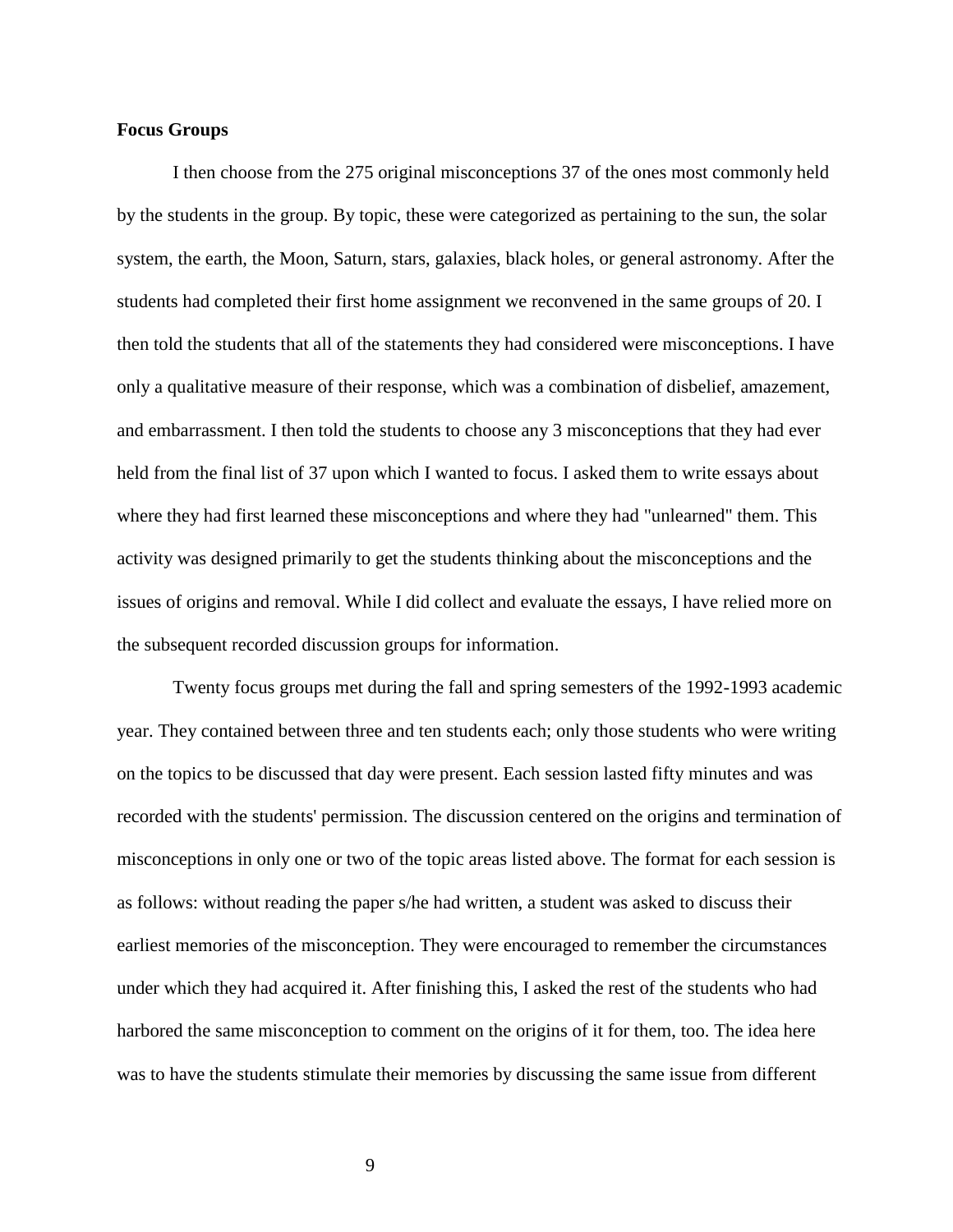perspectives. The conversation often fed on itself, with the original student frequently adding more comments as s/he heard what others had to say. When the discussion waned, I asked the student who had presented the origins of the misconception formally to now speak on how s/he had found out the concept was incorrect and how s/he had replaced it. The process of group discussion was then repeated.

After completing discussion by the group and final remarks by the student who had made the initial statements, another student discussed the misconception s/he had brought to the group (or the first of their misconceptions if they had brought more than one). The entire cycle repeated. Each student made a presentation even if they were talking about the same misconception that was discussed by other students and even if they had been involved in the previous discussion. In this way, I hoped to elicit as many recollections from each student as possible. This process continued until all the students had presented the origins and ends of their misconceptions. At the end of each session, I collected the papers the students had written on the misconceptions covered that day. I have begun transcribing the tapes, but that work is not yet complete.

#### **DATA ANALYSIS**

My immediate goals were to identify both the origins of misconceptions and how students (at least perceive) that they replaced these concepts with others. I found that misconceptions were sometimes replaced with other misconceptions. For example, one student who had thought that Saturn's rings were solid ribbons learned otherwise in high school. However, the replacement concept was that the rings were made of gas. (As mentioned above, most of the rings are believed to be pebble to boulder-sized debris.) For the purposes of this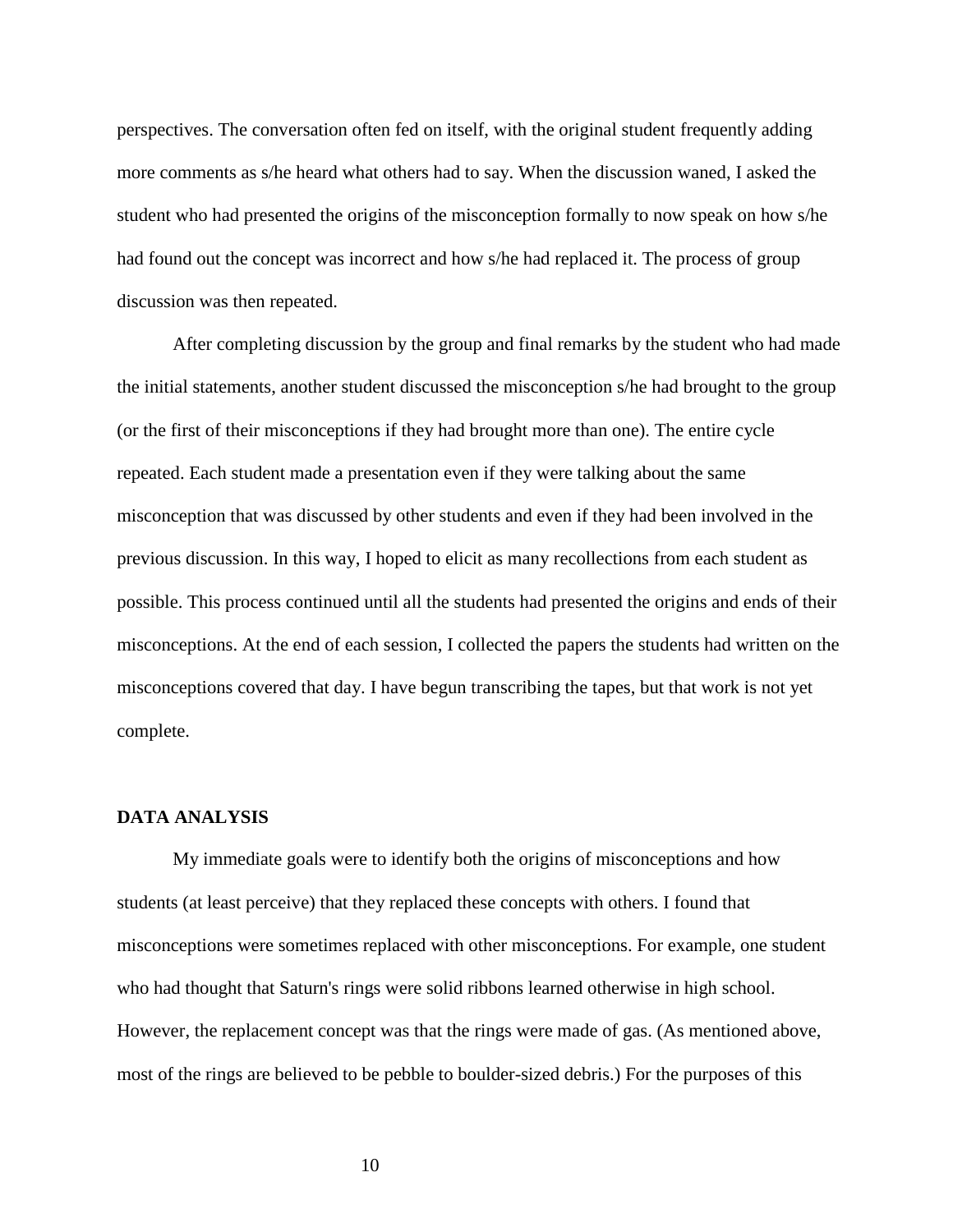paper, I focus on the origins of the misconceptions. The list of origins of misconceptions presented below was developed from the information gained from the focus groups, along with comments from the students in the normal AST -109 course, from student lists of misconceptions, and from my own experience. The information from the students taking the astronomy course proper, but not participating in the focus groups, was acquired from two activities: First, I noted and evaluated the questions they asked in class. Although the class was large (over 250 students), most sessions included more than a dozen questions from a variety of students. Second, I analyzed the mistakes they made on exam questions (filtered for test value using the difficulty factor and discrimination index of each question). Using this information, along with my own experiences, I have constructed a set of origins of misconceptions about astronomy that accounts for virtually all the 553 misconceptions gathered over the three-semester period.

When students in the focus groups discuss their perceptions of the origins of their misconceptions, they usually concentrate on the superficial sources that come to mind. These factors include the factual misinformation they receive from family, teachers, friends, television, theology, books, media, and science fiction books and movies; language misunderstanding (meaning that words in everyday use have specific uses in science that the person hadn't understood. For example, a reasonable, nonscientific interpretation of a supernova is a bigger nova, but in fact the two types of explosions are completely unrelated); untrained observations and the resulting naive reasoning about the observations that begins in early childhood. On this latter point, students generally stated that the reasoning that occurred in their childhoods seemed perfectly sound at the time. Examples of naive reasoning include over-generalizing about the other planets from the properties of the earth, and the belief in the uniqueness of the earth. I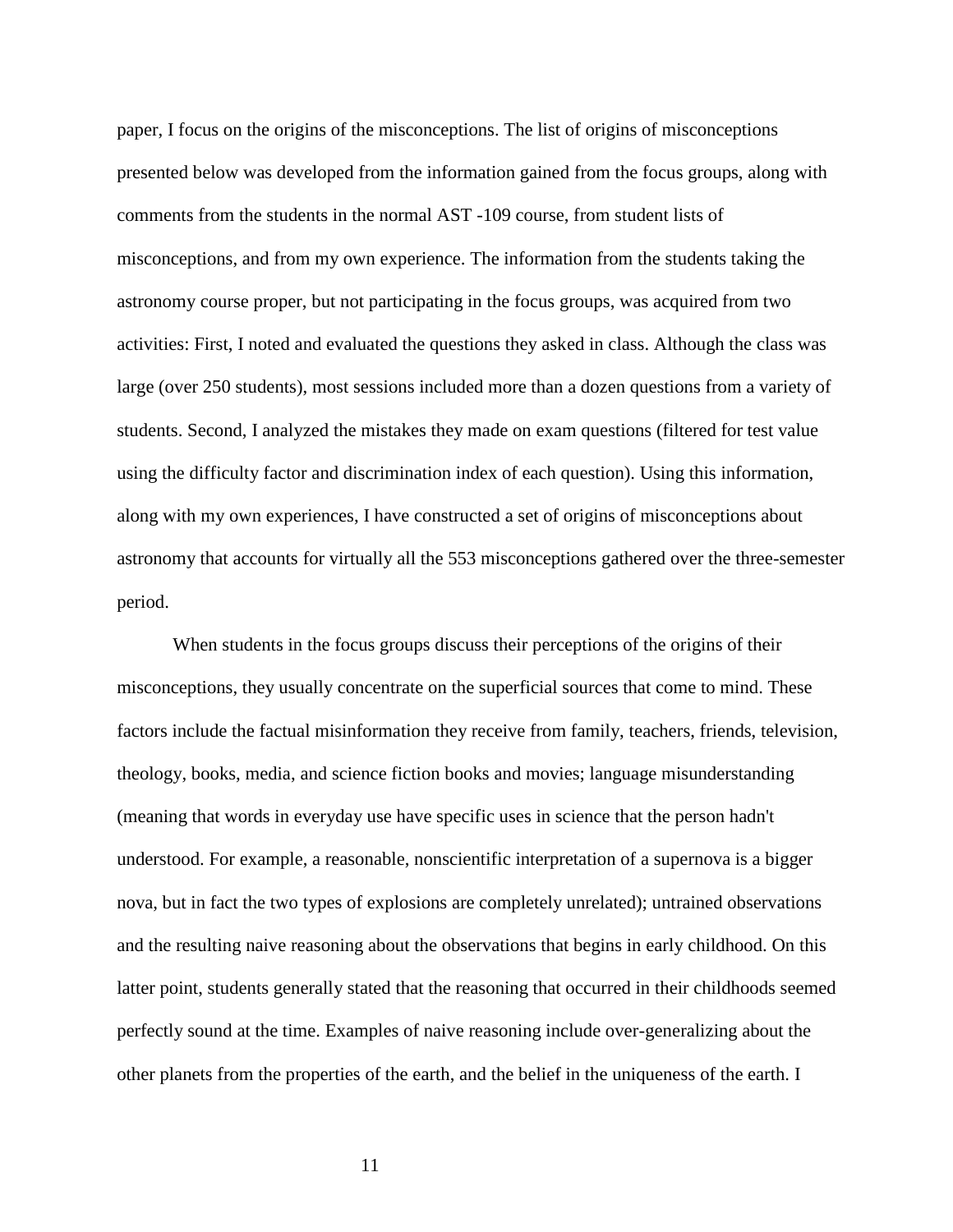incorporate some of these student explanations directly in the list of origins below. These origins include theology, factual misinformation, over-generalization, and uniqueness. However, as this list of origins evolved, I found it useful to include a variety of meta-cognitive categories, including reasoning based on incomplete information, on incomplete understanding of the scientific process, on incomplete (as different from erroneous) reasoning, on sensory misinterpretation, and on the use of the simplest explanation that appears to explain an event.

## **Internal Misconceptions**

After creating a list of origins that accounted for the 553 misconceptions about astronomy, certain patterns became apparent. Many of the misconceptions can be identified as coming from the misconception-holder's own analysis of observations or from their own reasoning processes. These I categorize as internal origins of misconceptions. For example, I propose that each of us has a Personal Cosmology, a conceptual framework in which we hold broad ideas about the formation of the universe, earth, and life. This cosmology develops from several sources, of course, but it represents a relatively well-defined, resilient set of conceptions by the time people become young adults. If a certain misconception is due to the difference between a personal cosmology and the cosmology accepted by astronomers today and if I cannot find a more specific origin for the misconception, I categorize it as due to an erroneous personal cosmology. If the same misconception could be traced directly to religious teachings, say, then I listed the category as theology. An example of this latter is the belief that the earth and life were formed in six days.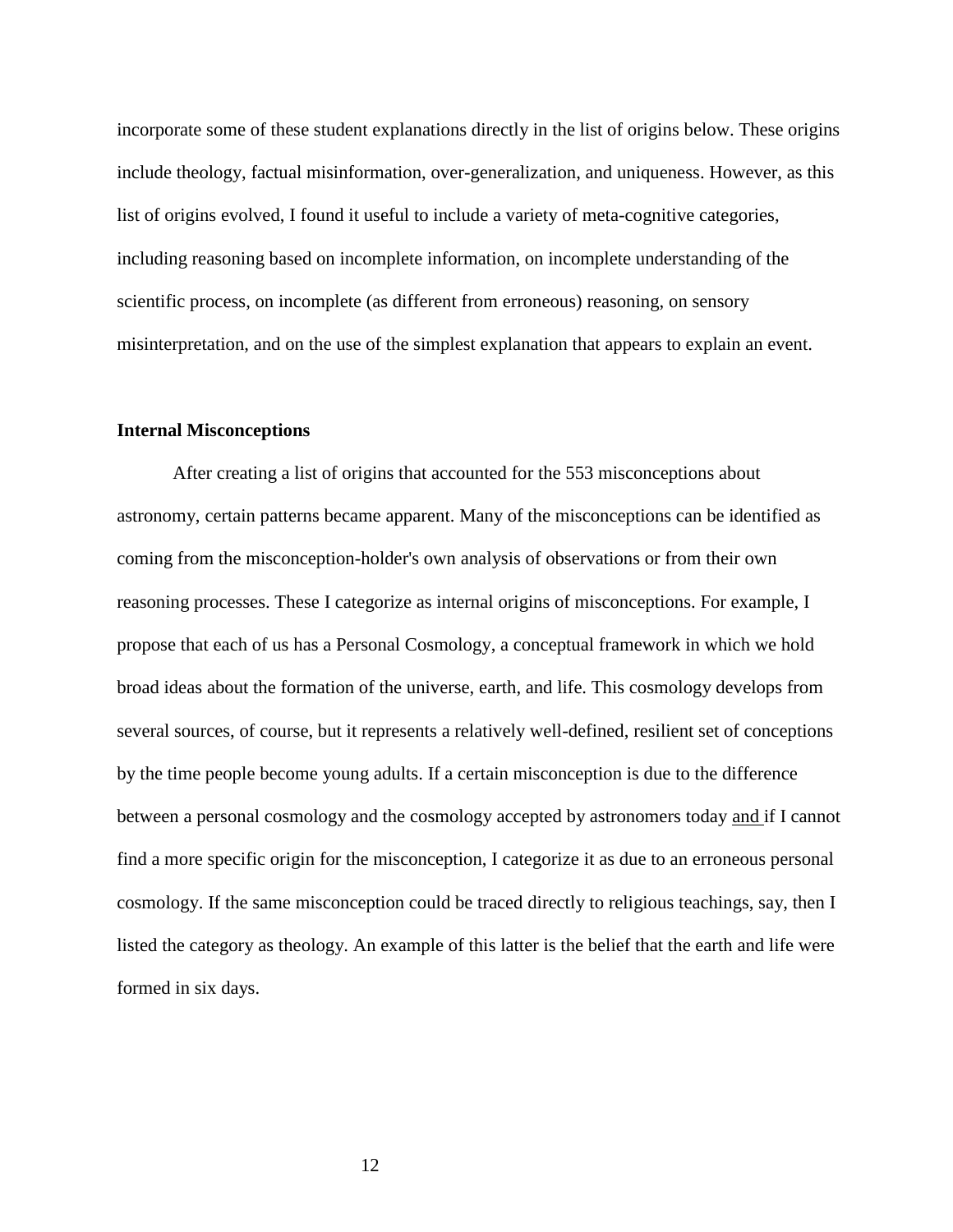#### **External Misconceptions**

I categorize as external those misconceptions that arise from information that has been pre-processed before we receive it and which we tend to accept with minimal analysis. These include information received from the media, from authority figures and authoritative books, from cartoons, and from science fiction. I think it useful to include a set of external categories among the origins of misconceptions because all of us do accept so many facts on our trust in the veracity of external sources. Cartoons and science fiction are two particular cases worth further comment. While they generally apply at different ages, both of these categories present the viewer or reader information that they are unable to judge on its scientific merits. Children don't know enough about the laws of physics to determine whether the motion of a cartoon character through the air, say, is realistic or not. Since such motion is often not scientifically correct, children develop skewed ideas of ballistic motion and the force of gravity. These physics misconceptions then become misconceptions about astronomy when applied to objects in space. Similarly, most people lack the information and scientific training to judge the validity of many of the gizmos (e.g. phasers) and effects (e.g. beaming down) that they see or read about in science fiction. There is a general and (in my opinion) excessive suspension of disbelief about science fiction. Not knowing any better, this leads many people to develop misconceptions about astronomy. Examples are given below in the science fiction category.

# **Internal/External Misconceptions**

There are two origin categories that have both important internal and important external aspects. These are the ones that originate with external information, but which we evaluate and process extensively before accepting and incorporating into our conceptual frameworks. I call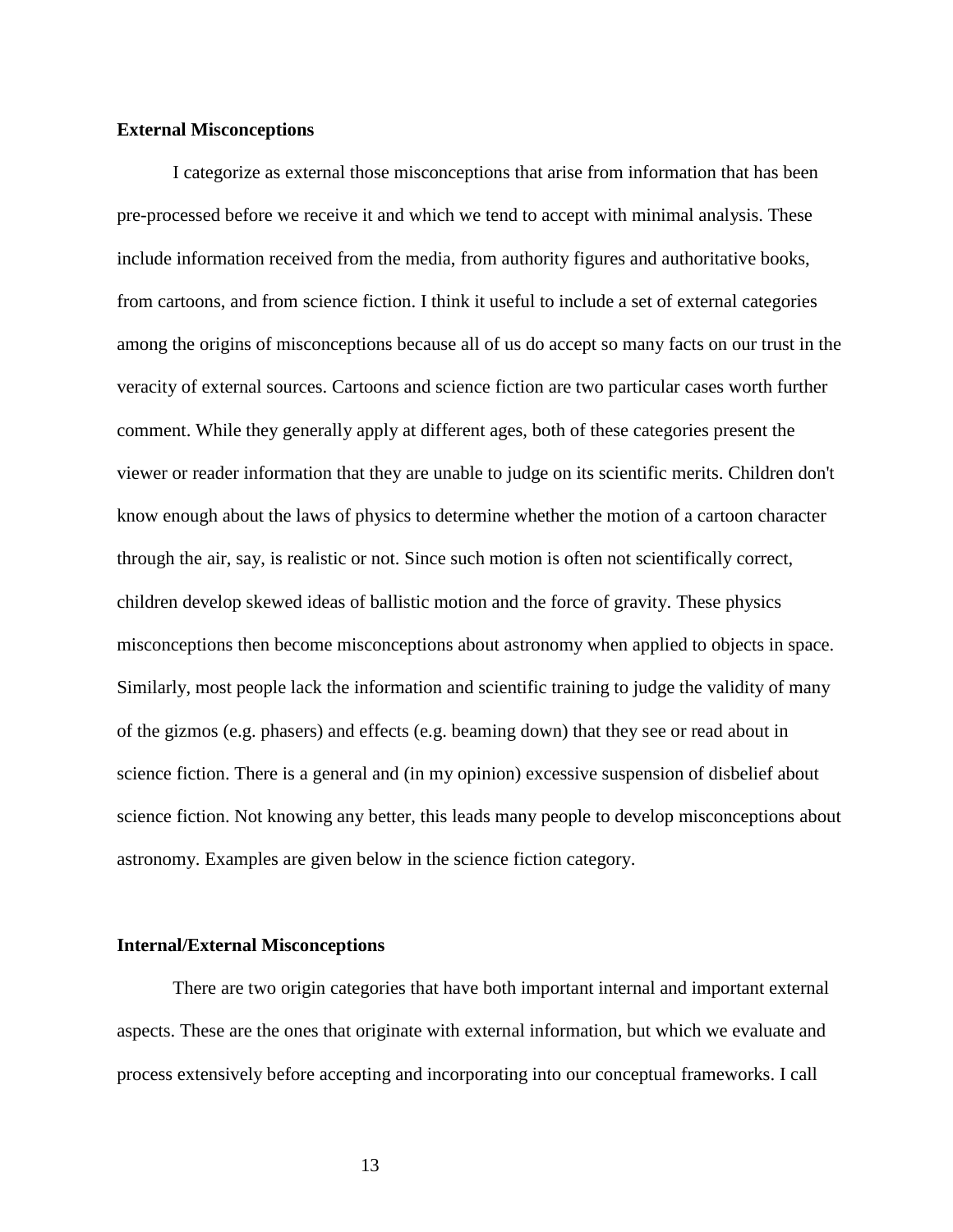these two "Inaccurate or Incomplete Observations" and "Incomplete Information." They differ in that information comes to us pre-processed by others, while observations are direct perceptions of events. I classify the Inaccurate or Incomplete Observations as internal/external because there is often natural filtering of observations before it enters our brain analogous to the filtering of information by other people before they share it with us. For example, 22 students said they thought that all stars are white. A number of factors, twinkling and small apparent sizes of stars prominent among them, do make it difficult to perceive the range of colors that different stars have. Unless a person is motivated to look carefully or is naturally methodical, most people don't notice the colors.

Before presenting the categories, two final comments are worthwhile. First, some of the 553 misconceptions were assigned more than one category when they were seen to derive from different sources. For example, I assigned the misconception that "All the stars were created at the same time," the categories of theology, factual misinformation, and incomplete reasoning. This latter category covers correct reasoning about star formation from gas clouds, but that does not take into account all the physics and other basic science that allows for star formation to have continued up to the present. And second, some origins are often special cases of more general ones. For example, over-generalization is often a result of erroneous reasoning. I indicate an origin is often a special case of another category by referring back to the more general category in the title line.

# **INTERNAL SOURCES OF MISCONCEPTIONS ABOUT ASTRONOMY**

# **Erroneous Personal Cosmology** (EC) Internal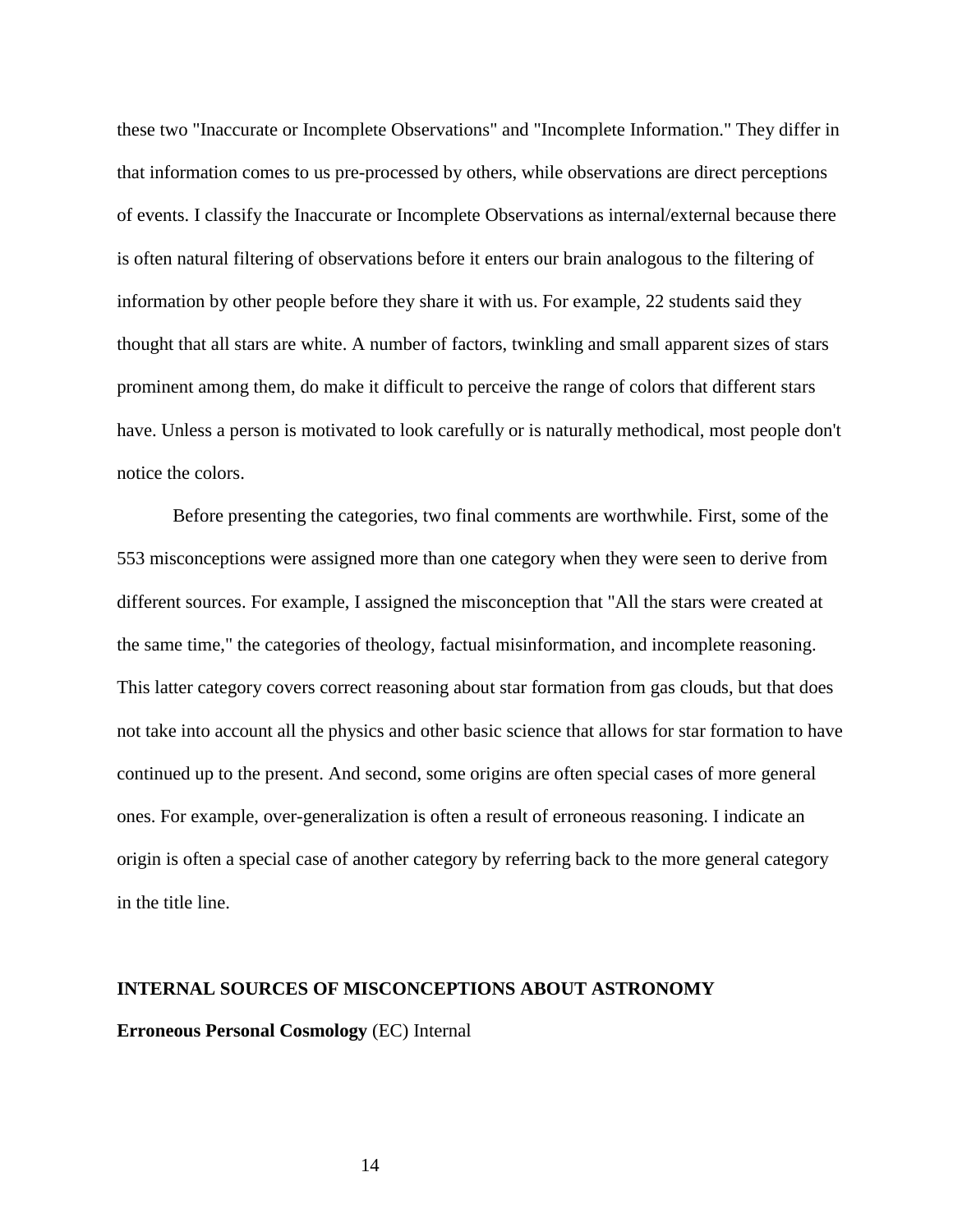Cosmological concepts and misconceptions are those that deal with the origins, sizes, and ages of the universe, the solar system, the stars, al1d the earth. I call the conceptual framework we each develop to explain the global features of the universe a "personal cosmology." Within our personal cosmology we each have explanations for how the universe began and how life on earth came about. It may also contain our personal belief on how the solar system formed, where the earth came from, and the origin of the stars and Milky Way, the disk-shaped galaxy in which the solar system resides. When we encounter a question about the universe that we have never addressed explicitly, the conceptual framework of our personal cosmology is where we look first for an answer. As an example of this latter point, suppose you were asked where the earth is located with respect to the Milky Way galaxy, part of which we see in dark locales as a band of light across the night sky. Referring to your personal cosmology, you might respond that we are at the center of it, outside it completely or perhaps in a spiral arm. These are the assertions made by my students. (In fact, the solar system is located about half way between the center and the visible edge, between two spiral arms.)

As mentioned above, one can find both internal and external sources for our personal cosmologies. There are many incorrect concepts about the global issues pertaining to the universe that people learn or develop. I classify cosmological misconceptions as due to inaccurate personal cosmologies unless I have explicit information about the external source of that misconception. For example, many people today think that the solar system, the Milky Way galaxy, and the universe are each much smaller than we now know them to be. This misconception appears based on a lack of specific information, coupled with the use of humansized distances in relating to the stars. Similar misconceptions occur when referring to the distances between galaxies, to the masses of stars and galaxies, and to the speeds of stars in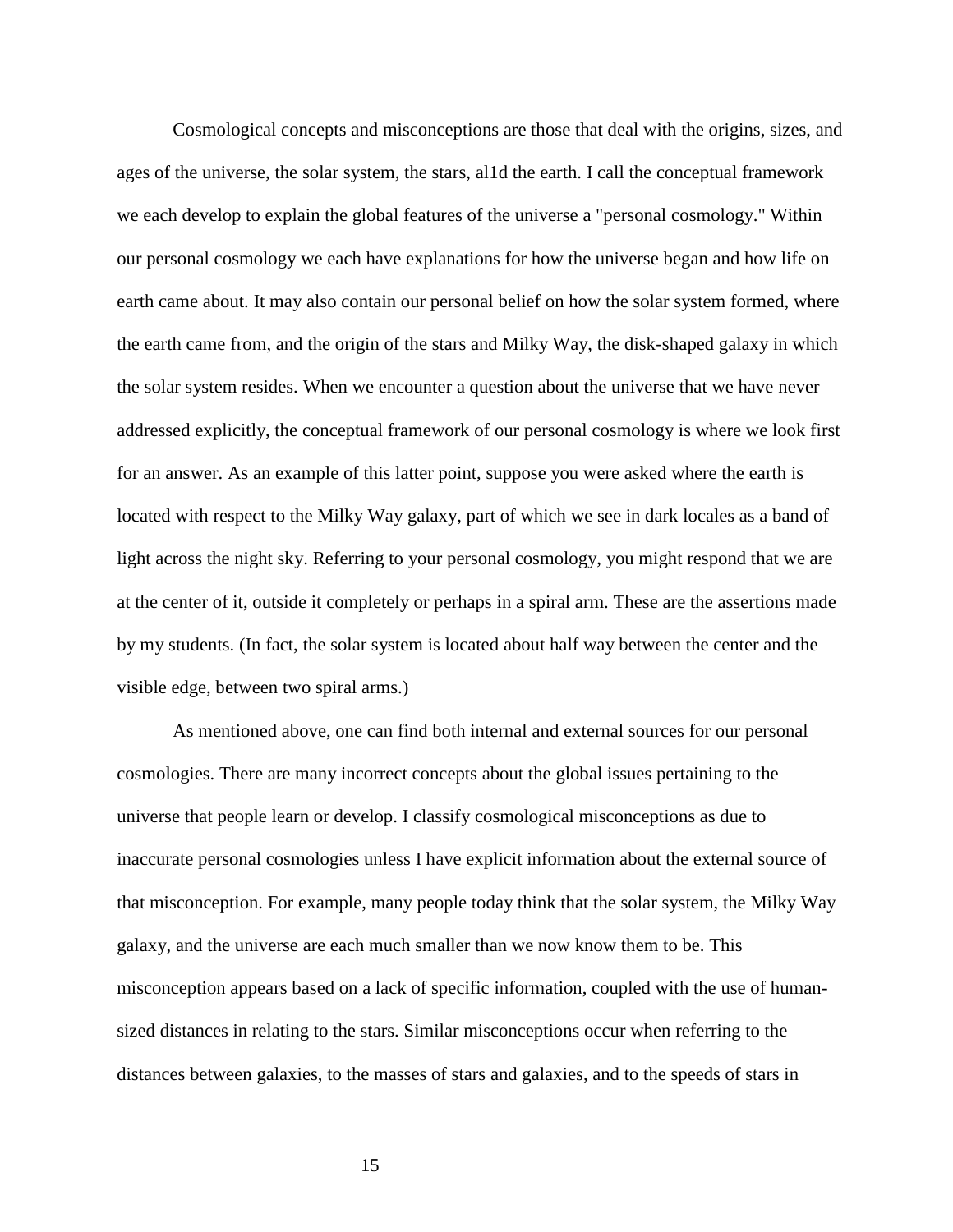galaxies, and to the speed of galaxies through the universe, among other things. An external source of cosmological (and other) misconceptions is erroneous or incomplete definitions. Fortyfive students stated, "I thought the galaxy, the solar system, and the universe are the same thing." Rather than include this type of misconception here, I categorized it as coming from Erroneous Definitions (below).

#### **Erroneous Reasoning** (ER) Internal

Facts, correct or not, exist in our minds to be used. On the one hand facts come from external sources either directly as observations of nature or indirectly as filtered through teachers, parents, and others. On the other hand, facts come from the scientific reasoning we do. Scientific reasoning is that set of thought processes that leads to insights about nature (correct or otherwise). Scientists do much of this reasoning mathematically. To be useful, scientific reasoning must yield results consistent with the laws of nature. If, for example, I use the assertion that the force on an object is equal to the object's mass times its acceleration, I will draw conclusions that accurately predict the motion of real objects (ignoring the Galilean issue of idealistic versus realistic modeling). If, on the other hand, I use in my reasoning the assertion that the force acting on an object is equal to the object's mass times its velocity (Aristotelian physics), I will draw conclusions and make predictions that are inconsistent with behavior in the real world.

The acquisition of informal or naive physics, often based on Aristotelian and other incorrect laws, leads many people to draw incorrect conclusions about astronomy and other fields of science. For example, one of my students asserted the prior belief that comets can only move across the sky because they have built-in rockets. This person argued that a comet's tail is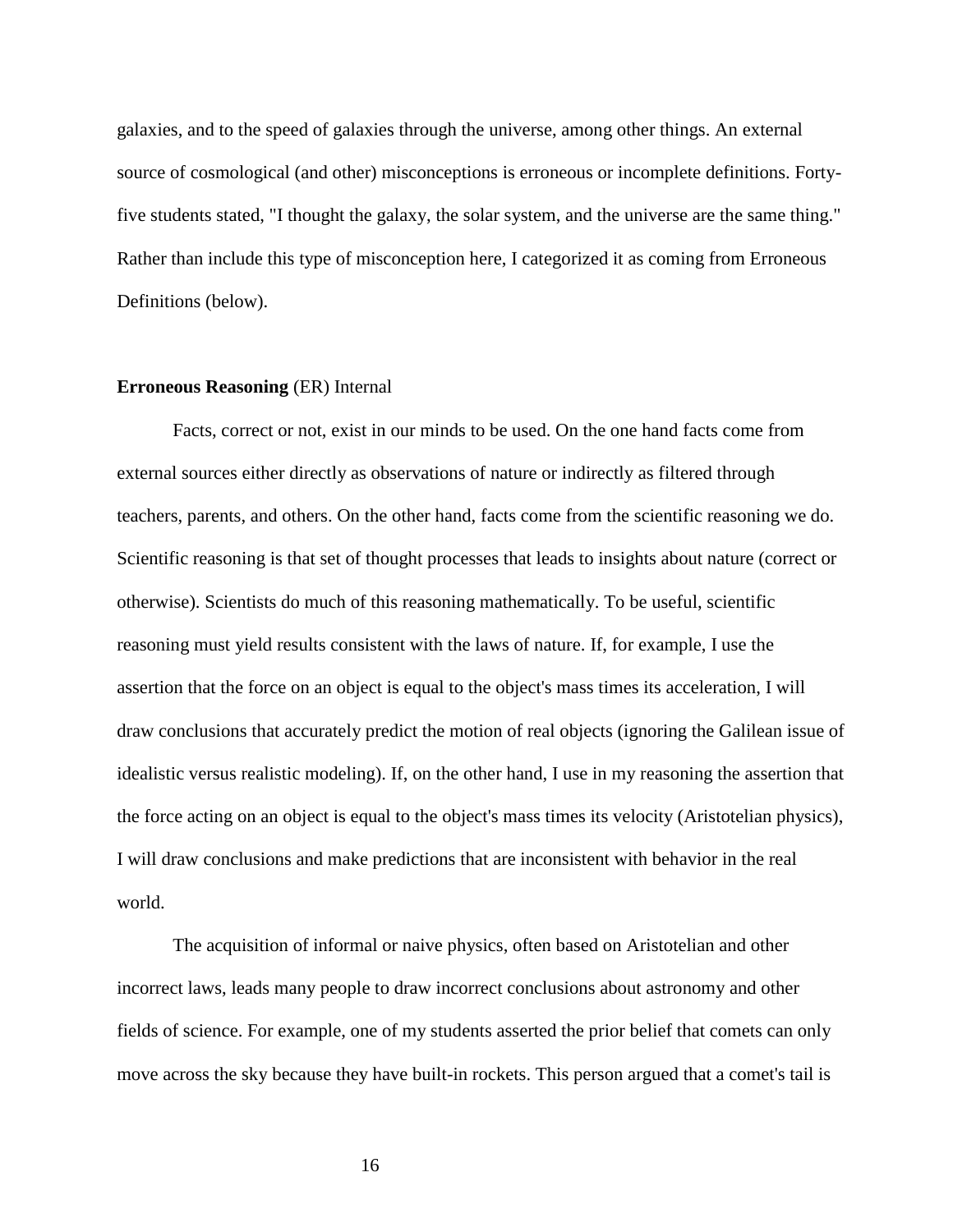the stream of ejected matter from the rocket and without the rocket going, the comet would stop (Aristotelian physics).

# **Incomplete Reasoning** (IR) Internal

Often people reason correctly as far as they go, but they do not include all the scientific facts pertaining to the subject at hand. As a result, they draw incorrect conclusions that lead to misconceptions. This source of misconception deserves to be considered separately for novices and experts (c.f. diSessa 1983). Novices in astronomy and physics reason qualitatively, using experience and intuition to draw new conclusions. Experts' reasoning, while often qualitative, is guided by the quantitative constraints of the mathematical framework that define astronomy and physics. When a problem is too complex for "back of the envelope" calculations, scientifically trained people will reason as completely and correctly as they can, but then will often extrapolate to new situations qualitatively and without the benefit of formal scientific facts to support their results. In other words, without due care even their thinking can become naive.

Consider this difference between a novice and an expert reasoning about the future size of the sun. A novice might deduce that as the sun burns up its fuel, it cools down. Since the cooler an object is the smaller it get, the sun should therefore be shrinking over time, becoming smallest when the fuel is all gone. The expert could come to the same, incorrect conclusion through a different route: as the sun fuses the hydrogen in its core into helium it loses mass (by converting mass into energy as explained in Einstein's  $E = m c2$ ). With lower fusion rates, the outward force created by fusion would decrease while the inward, gravitational force would remain essentially constant. Therefore, the outer layers would move inward, decreasing the sun's size. (There is much more physics working inside the sun. Because it was omitted here, the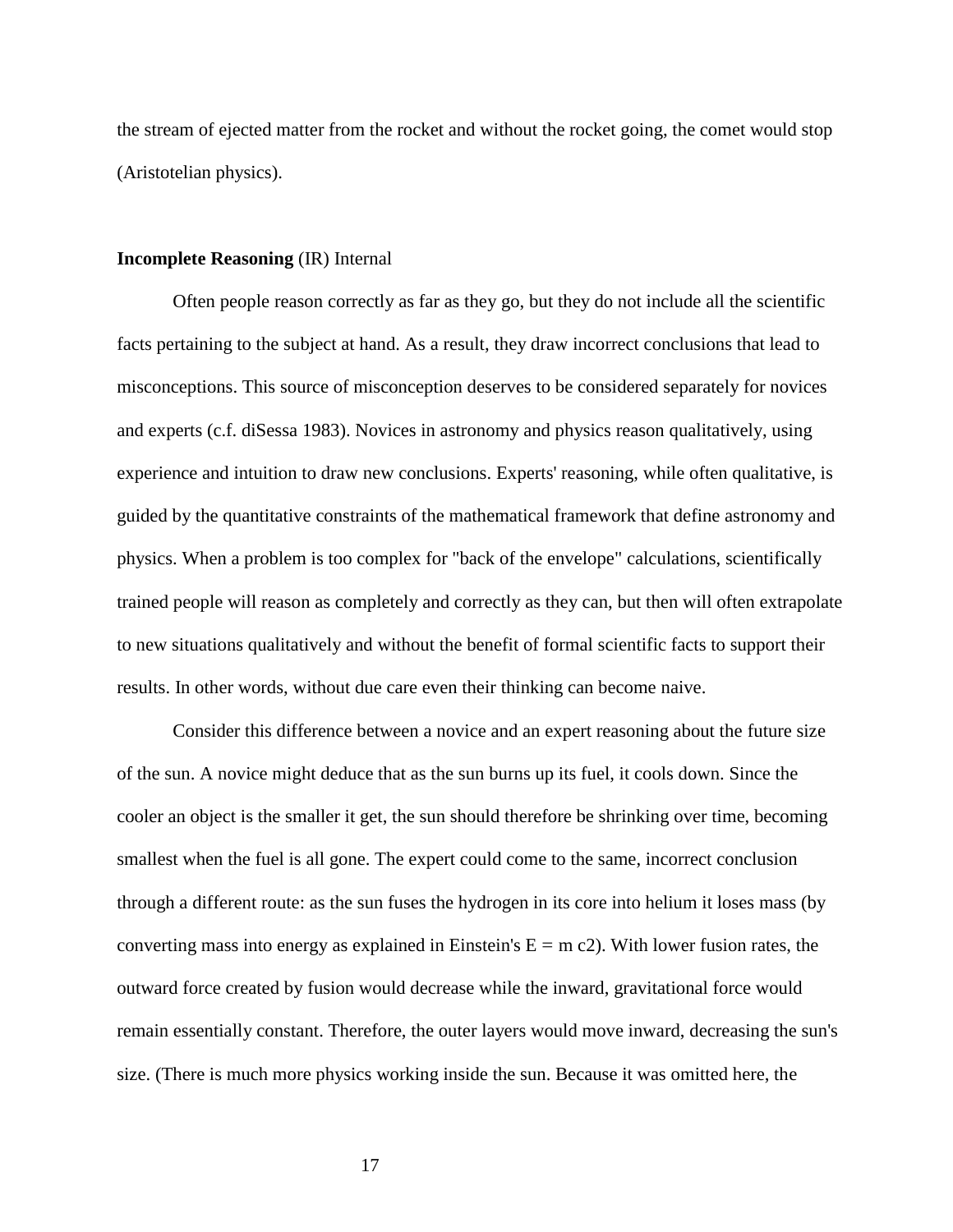reasoning fails. In fact there is evidence that the sun is actually growing in size. At the end of its life it will expand so much as to envelop the earth.) This failure on the part of the expert to include all the physics leads to classifying the expert's error as incomplete reasoning.

From the "expert" point of view, incomplete reasoning indicates a failure to either fully consider each term in the equations or due to use of a simplified set of equations that do not give the full picture. From the novice point of view, it means not following the implications of all the physical elements of the problem. Consider two more examples. One student listed as a misconception he had that the larger a star's diameter is, the more mass it must have, compared to a physically smaller star. His reasoning is that the greater the volume, the greater the mass that can be packed into it. From an "expert" perspective, the star's mass is equal to its volume time its density. As a novice, the student failed to consider the possibility that different stars can (and do) have different densities, with larger stars often having significantly lower densities than smaller stars. As a result, large stars such as red giants often have lower masses than some physically smaller Main Sequence stars.

Second, 11 students asserted that they had thought Polaris would always be the North Pole star. They knew that this star is (essentially) over the earth's north rotation pole and they had no reason to believe that fact would change. Expert analysis of the earth-moon-sun system using the full mathematics of the situation shows that in fact the spinning earth is being forced to change the direction in which its rotation axis points (this effect is called precession). As a result, Polaris will drift away from the North Pole. (In 13,000 years it will be replaced by Vega as the North Star.) In this instance, the incomplete reasoning originates in a lack of understanding of the full equations describing the earth-moon-sun system.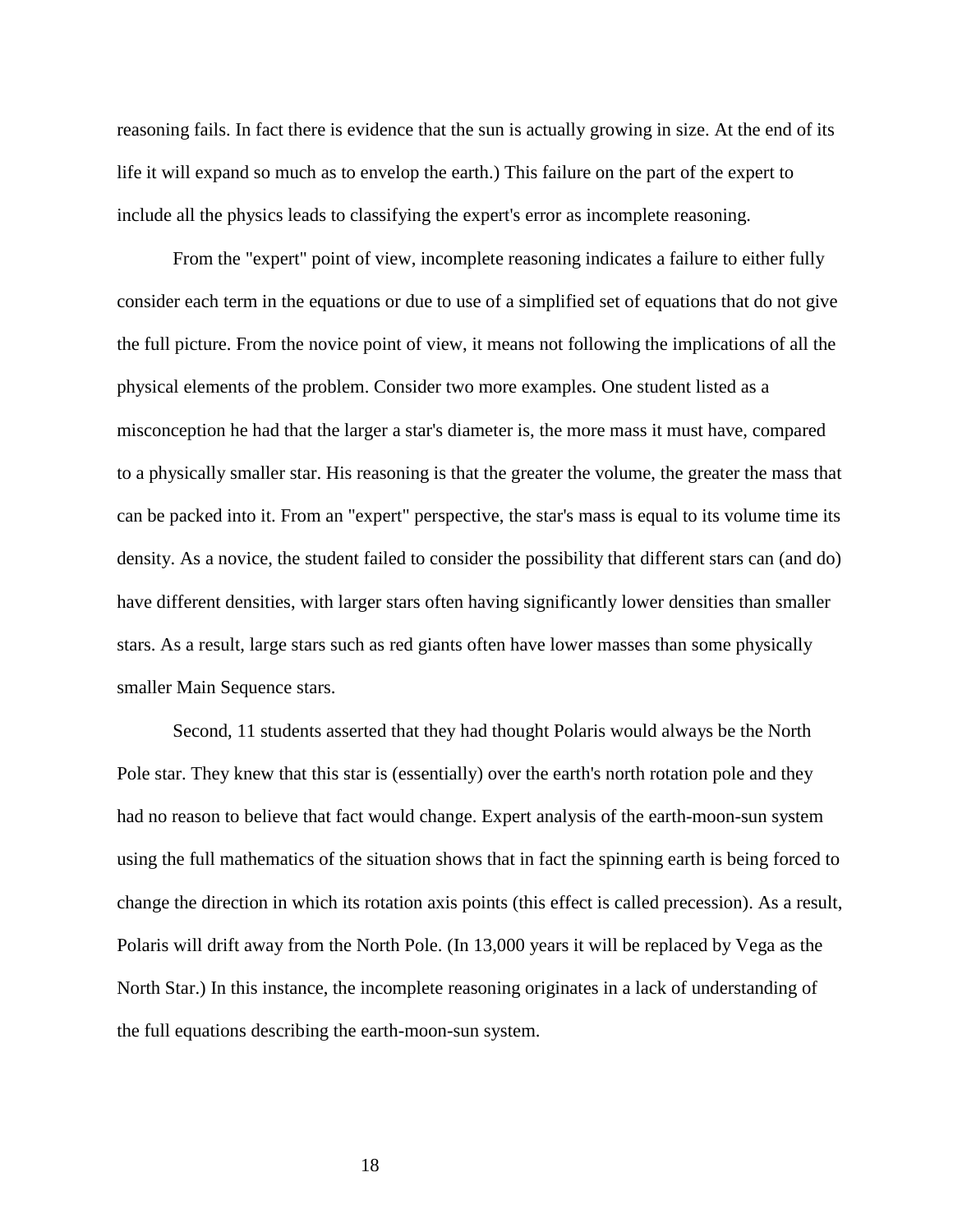#### **Choosing Simplest Explanation** (SE) Internal

A related source of misconceptions is the propensity of people to choose the "simplest," and therefore usually the first, plausible explanation that comes to mind. As such, this origin is often a subcategory of either Incomplete or Erroneous Reasoning, as described above. I use this category (SE) when the logical route to the misconception clearly stems from choosing the obvious, albeit incorrect or incomplete, explanation of a phenomenon. For example, by analogy with the fact that the closer you are to a fire, the more heat you feel, most people assert that the reason summers are hotter than winters is because during the summer the earth is closer to the sun, our source of heat. First of all, this is not true. The earth is closest to the sun in January, so the assumption that we are closest to the sun during our summer is incorrect. Even if a person didn't know this, the failure of the logic of our being closer to the sun causing summers could be reasoned out by those people who know that the lands of the southern hemisphere have the opposite seasons to lands in the northern hemisphere: if being closer to the sun is the cause of our summer, it should be the cause of their summer, too. But then they should have summer at the same time we do. The point here is that this second step of reasoning is often omitted - incomplete reasoning -- leaving the person with the idea that the closer the earth is to the sun, the warmer the season. (The primary cause of the seasons is the tilt of the earth's axis relative to the path of the earth's orbit around the sun. When the earth's northern hemisphere is tilted towards the sun, the periods of daylight are longer and the sun is higher in the sky. These two factors work together to make the days warmer. The opposite occurs when the northern hemisphere is tilted away from the sun; then there are fewer hours of sunlight each day and the sun is lower in the sky when it is up. This explains the difference in seasons between the hemispheres, of course,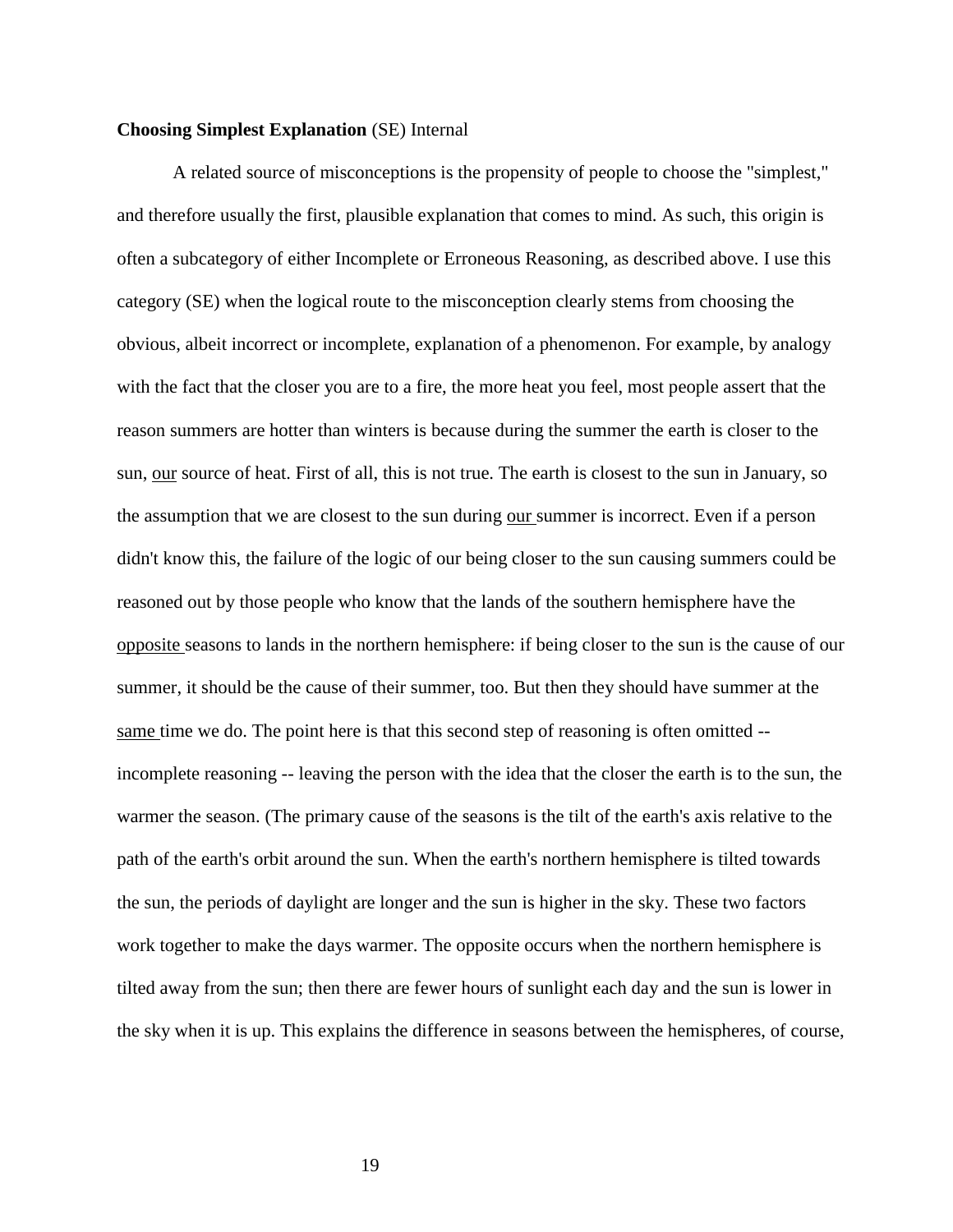because the two poles of the earth are tilted more towards the sun in opposing halves of the year.)

#### **Incomplete Understanding of the Scientific Process** (IP) Internal

The process of doing science includes many features that are not well understood by the public. These include expressing science in mathematical terms, making predictions from these mathematical theories, testing predictions, modifying or replacing theories that make incorrect predictions, using computers to explore the complexities of modem scientific theories, making accidental discoveries, and creating new technology to help understand nature, among others. Science is incomplete in that it does not explain everything in any particular discipline. It is also not definitive in that theories change as experiments and observations improve. However, most people envision scientific information as complete and certain. Once a lay people has learned a scientific theory or observation, s/he often assumes it to be correct even long after it has been disproved and scientists in that field have embraced anew theory. (Just being told a scientific concept they believe in is incorrect is often not sufficient to re-direct thinking. Experiencing the new concept first hand is often essential in changing concepts.)

Not knowing what most astronomers do, many people envision them as white-haired men and women, cricks in their necks, spending long, cold nights looking through telescopes in hope of finding new objects in space. In the realm of professional astronomy, nothing could be farther from the truth. In fact less than a quarter of professional astronomers use optical telescopes. And all research telescopes have electronic devices to record the light passing through them. Astronomers don't actually look "through" the telescope at all.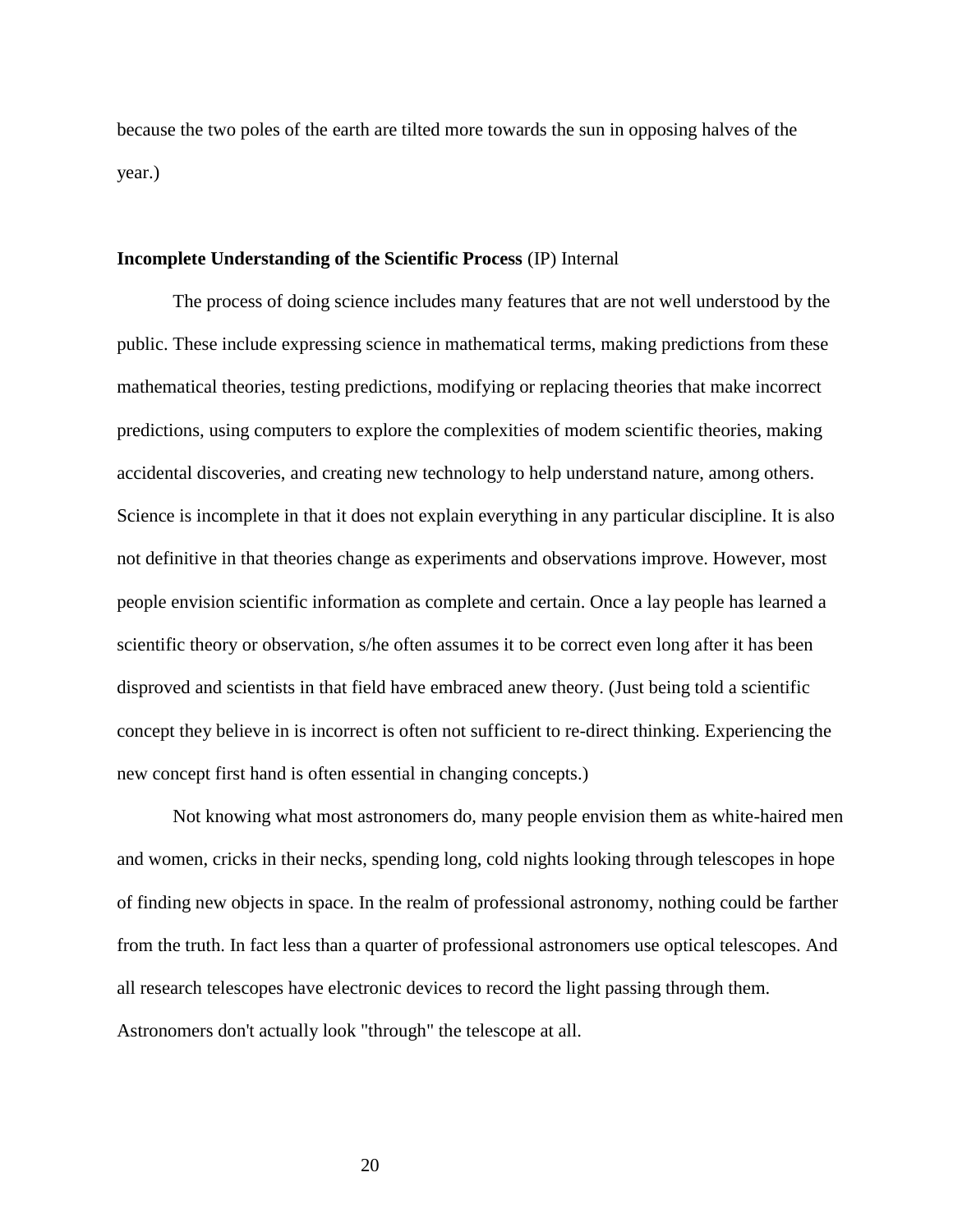Astronomers fall into three groups: observers, theorists, and computer modelers. While there is some overlap, most astronomers focus their careers in one of these areas and few of the observers actually use optical telescopes. The majority of observational astronomers use telescopes that collect other types of electromagnetic radiation: radio waves, infrared, ultraviolet radiation, x-rays, or gamma rays. The vast majority of an observer's time is spent analyzing with computers the mounds of data collected by the telescopes. Also contrary to popular notion, most of that data is not even in the form of photographs. Rather, it is spectra that give information about chemical composition and motion.

Here are some further examples of misconceptions about astronomy created by these incorrect impressions about science and scientists. One student thought that astronomical determinations of masses, distances, and ages of stars is entirely speculative. Another student thought that astronomers are unable to make predictions about the future. Along a similar vein, another student thought that astronomers couldn't predict eclipses.

#### **Language Imprecision** (LI) Internal

A major culprit in creating misconceptions about astronomy is the assigning of rigorous, scientific meanings to words which have a variety of "everyday" uses. In normal usage, most words have several meanings and we overcome imprecision in our language by taking into account the context in which words are used, as well as adding verbiage to clarify matters. In science, virtually every word has a single, rigorous usage. The problem arises when an everyday word gets incorporated into the science lexicon. Even when hearing it in a scientific context, people naturally associate the word with one or more of its everyday definitions. For example, the word "hole" in black hole evokes the image of a two-dimensional hole like a bathtub drain.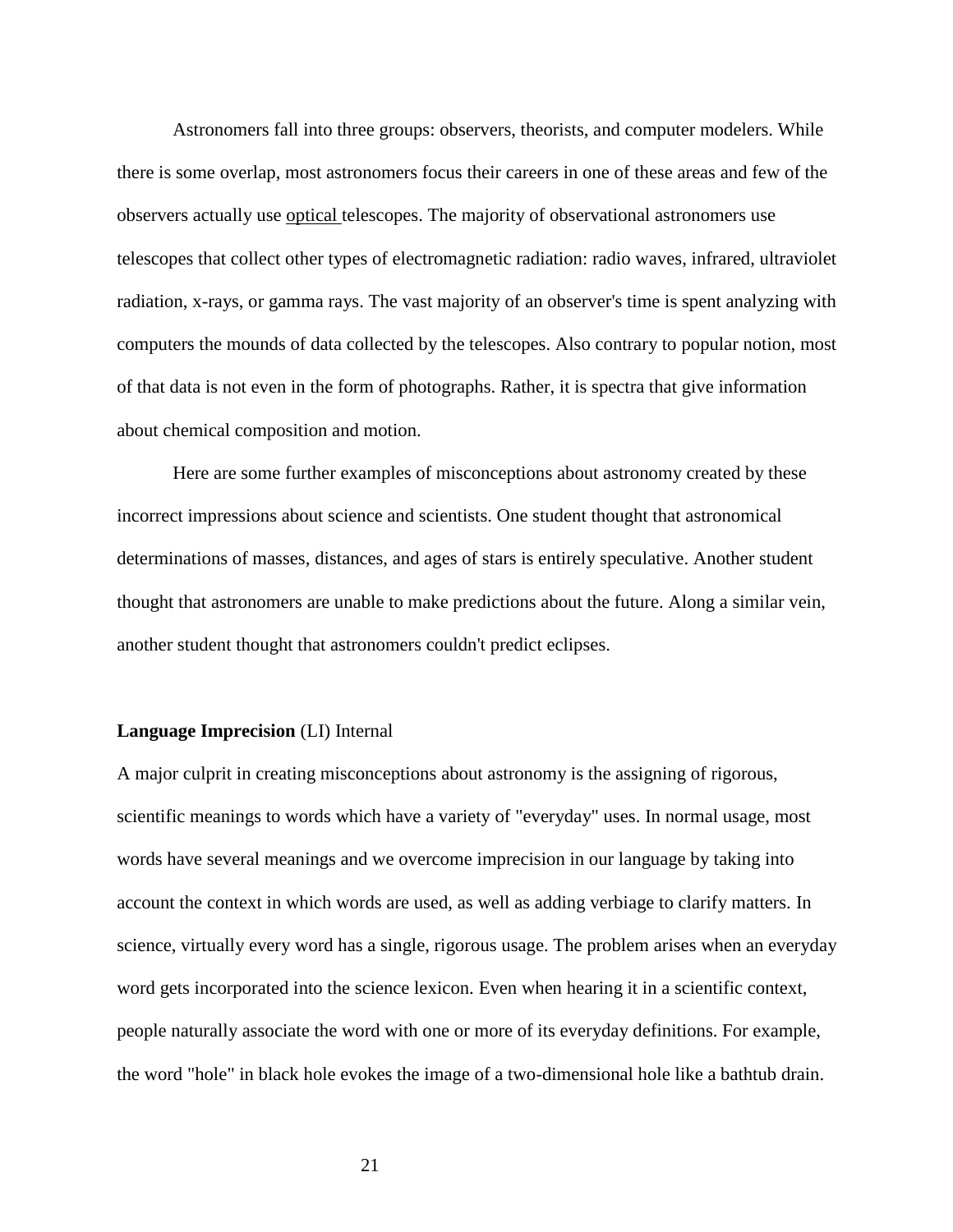This has become the almost universal conception of a black hole: a drain or vacuum cleaner in space. When questioned in detail, most of my students assert that to enter a black hole you must be "above" the drain. Below the drain you would not see nor be able to enter the black hole. This is also the description of black holes used in numerous science fiction movies. However, it is incorrect; a black hole is spherical and can be entered from any direction.

Among the innumerable other confusing words are "black" in black hole (Black holes can cause the emissions of powerful streams of particles and radiation from just outside their boundaries. As a result, small black hole are actually powerful beacons in space.); comet "tail" (actually the tail never trails behind the comet, but always points away from the sun); "shooting star" (it is not shooting but, rather, falling and it is not a star at all; it is space debris burning up in the earth's atmosphere); "spring" tide (doesn't just occur in the Spring; the spring tides are the highest tides which historically were said to "spring" up towards the moon); "pulsar" (which often creates the image of a star swelling and shrinking -- pulsing -- whereas pulsars are actually rotating neutron stars with magnetic fields that send out "pulses" of radiation), and Saturn's "rings" (which are often thought of as solid belts or rings, but which are actually composed of millions of rock-sized pieces).

A somewhat more sophisticated example of the problems created by language imprecision involves the concept of a "red hot" object. Most people do not test the implicit assertion that red hot objects are the hottest ones. While it is certainly true that a red hot piece of iron is hotter than a dull, grey piece, it is also true that the same piece of iron glowing orange, yellow, white, or blue is hotter than when it glows red. As a result of language imprecision in this case, 14 students asserted that they had thought red stars were hotter than yellow, white, or blue ones.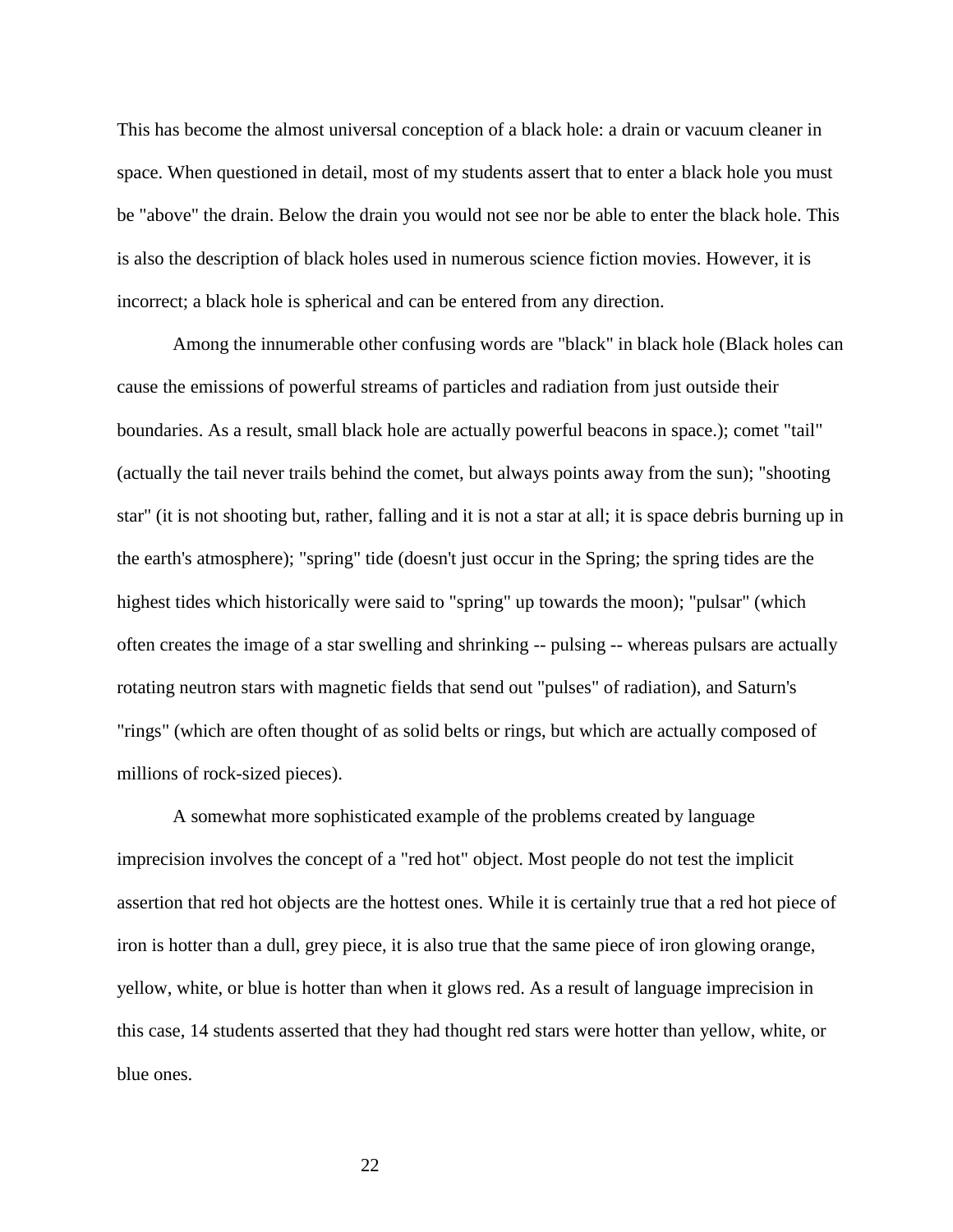#### **Erroneous Definitions** (ED) Internal

There are many words that have limited meanings even to non-scientists, but most people never get the meaning correct in the first place. Common among these are "constellation"; "sun" (often interpreted as a special kind of object, rather than as an extraordinarily ordinary star); the "asteroid belt" (visualized by most people today as filled with closely-spaced asteroids such as depicted in the "Star Wars" scenario. In fact, the asteroids are typically six million miles apart.); "meteor," "meteoroid," and "meteorite" often taken to all have different meanings (a meteor is space debris passing through the earth's atmosphere, a meteoroid is space debris destined to someday strike another body, and a meteorite is space debris found on the earth); and "solar system," "galaxy," and "universe," which are often used interchangeably (solar system describes the sun and all objects gravitationally bound to it, a galaxy is a group of between millions and trillions of stars plus gas and dust clouds gravitationally bound together, and the universe is all matter, energy, and space).

#### **Sensory Misinterpretation** (SM) Internal

Sensory information here refers to original data; that is, data that has not been preprocessed by anyone else. Sensory information is not expressed to us in words open to language imprecision, erroneous definitions, or any of the misinterpretations by other people that the previous sources of misconceptions are liable to. Nevertheless, we often misevaluate sensory data and create misconceptions as a result. This occurs partly because our senses are not ideal and partly because we evaluate and filter sensory input using the conceptual frameworks relating to what we perceive.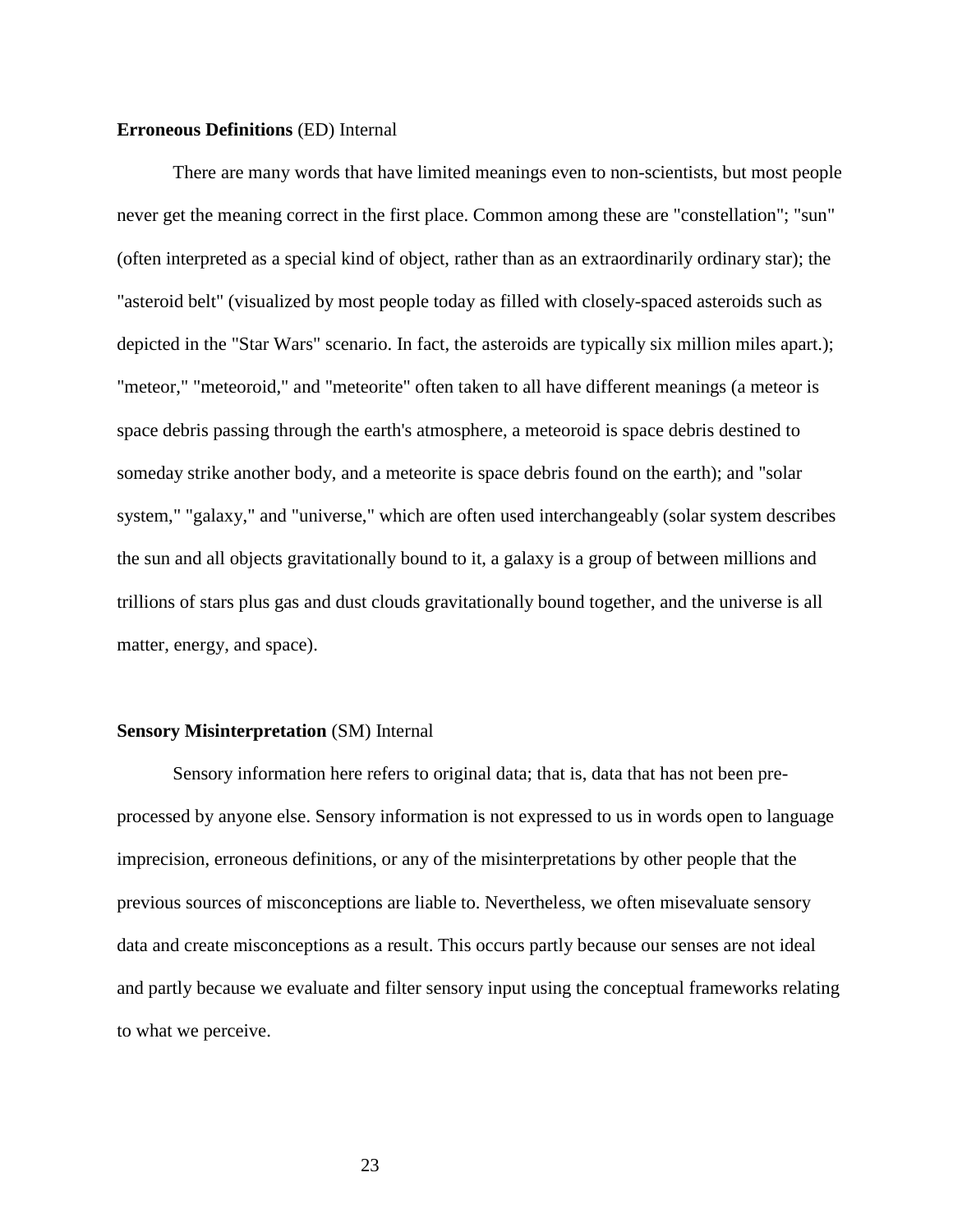Our senses pre-filter the data that enters our brains. For example, our eyes have several layers of discriminators in them. Among other things, our eyes are not uniformly sensitive to all the colors of the rainbow, being most responsive to yellow light. Sensitivity to color falls off in an essentially Gaussian curve towards both red and violet. Therefore, what we perceive as the color of each object is not its true color, if for no other reason than the intensities of all the colors from it are changed in our eyes before the color information enters our brains. The same applies to the other senses, as people who differentially lose sensitivity to pitch know all too well.

Analyzing and incorporating sensory data into conceptual frameworks is not the same as analyzing and incorporating data received from other sources, such as books, teachers, and others. The difference lies in the degree of acceptance of the two types of input. While we tend to accept raw sensory data as containing unfiltered information about nature, we usually weigh the information we receive from human sources by the veracity of the source itself. For example, we are more likely to accept what we are told from a teacher than what we read in a comic book. I include this category, then, because it reflects a different set of filters than information preprocessed by other people.

Examples of misconstrued perceptions include observations that the sun, planets, and stars appear to orbit the earth (they certainly appear to do so); that the sun appears yellow (The sun emits all colors of the rainbow but it mostly emits in the blue-green part of the spectrum. If our eyes were sensitive to all colors equally, the sun would have an aquamarine appearance); that the moon gives off its own light (It doesn't. Moonlight is scattered sunlight); and that stars twinkle (They don't. The change in stellar brightness is actually changes in the density of the earth's atmosphere. Such changes cause the incoming starlight to change direction every halfsecond or so. This refractive effect is what we interpret as the twinkling of stars.)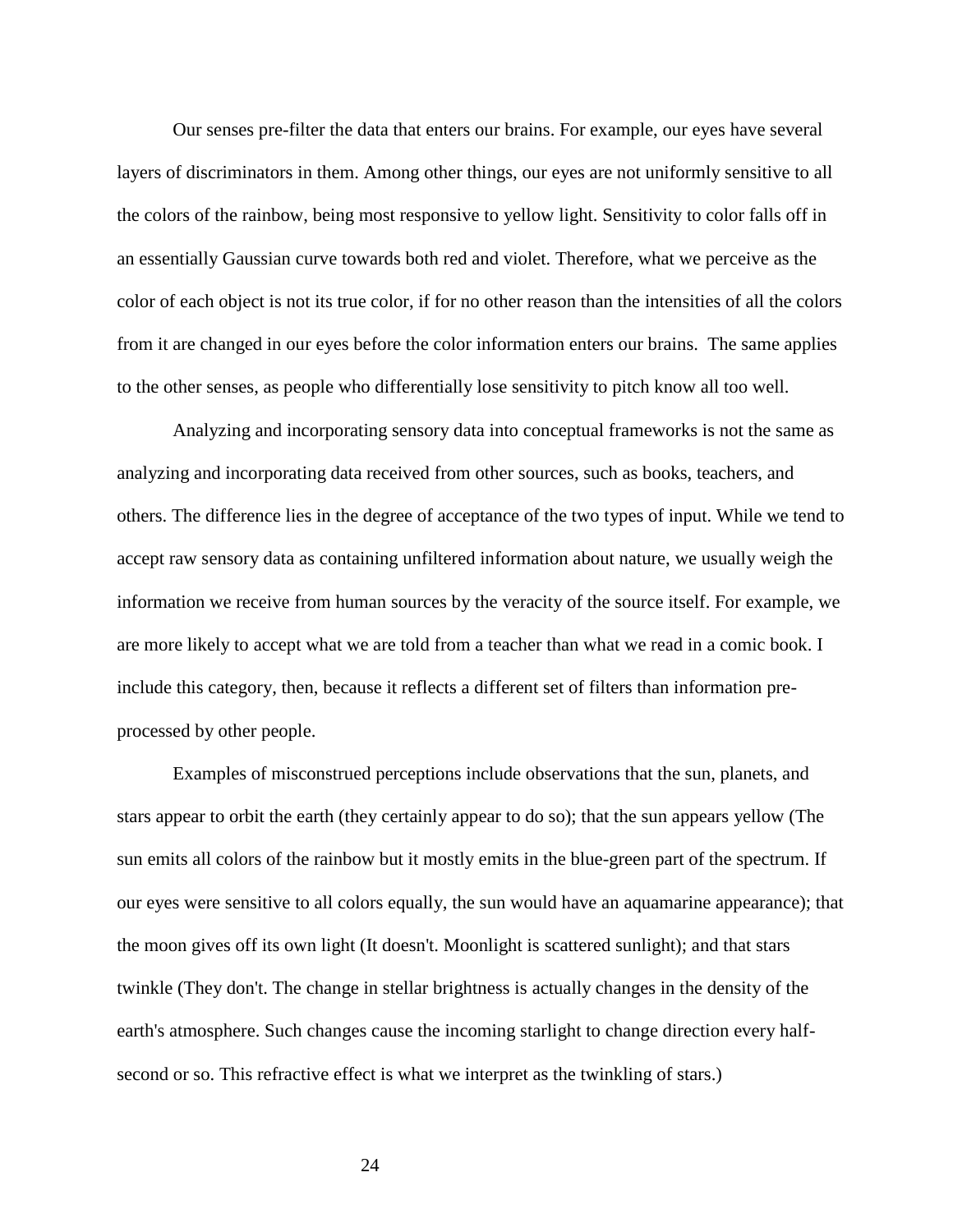#### **Over-generalization** (OG) Internal

Invalid generalization of information causes many misconceptions. As we are taught the basic information about astronomy, such as that there are nine planets or that seven planets have moons, most of us tend to fill in details we have not been taught. This is often done by extrapolating properties from the earth and earth's moon onto them. For example, although we are told that the planets have different sizes, unless told otherwise, most people imagine them to also have solid surfaces with continents surrounded by oceans of water. In fact, however, Jupiter, Saturn, Uranus, and Neptune all have liquid surfaces. Even when told this, the mind works by comparison to earth. Just told they are liquid, most of my students conclude that the liquid is water. It is actually a soup primarily of hydrogen and helium with traces of other elements.

Here are two examples of over-generalizing about moons. When asked, most of my students thought that all the moons in the solar system are spherical, like our moon. In fact, most of them are highly irregular in shape, as seen in Phobos and Deimos, the moons of Mars. At least thirty-five of the sixty-odd known moons look more like potatoes than they do our Moon. As another example, most students don't think about the internal structure of the Moon prior to a course in astronomy. When asked to describe the inside of the moon, most students say its insides are similar to the earth's insides, i.e. molten, with its core at its center. (In fact, it is apparently solid throughout, although it is layered like the earth's interior, and its center of mass or core is offset from its geometrical center.)

#### **Uniqueness** (UN) Internal

Assuming the earth, moon, and sun are unique creates misconceptions that are often the opposite of those generated by over-generalizing. The origins of these misconceptions frequently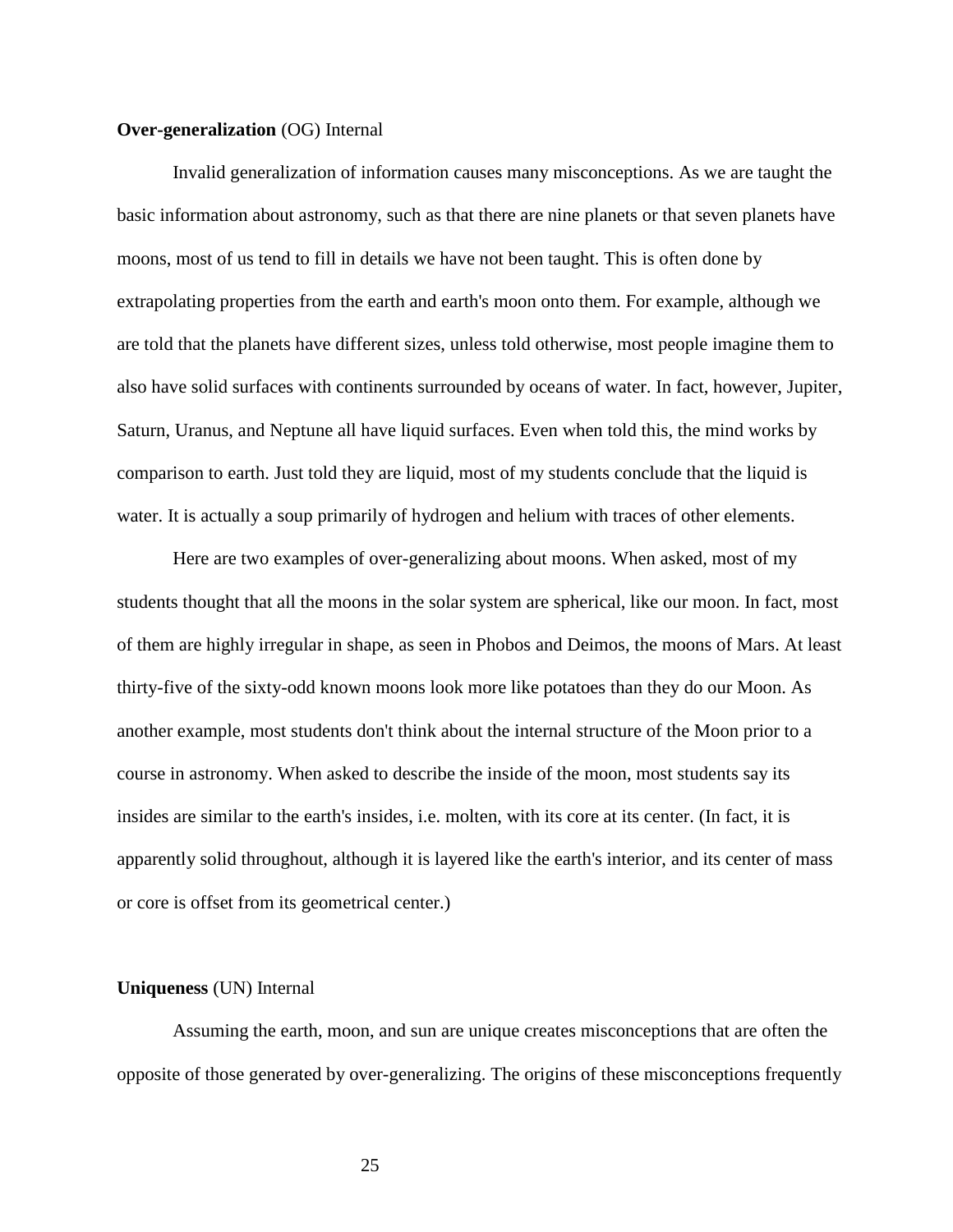originate in childhood. The fact that the earth is presently the only known object in the universe on which life exists suggest to many people that our world is unique among astronomical bodies. Similarly, the Moon is the only body that we can see with our naked eyes that has craters; none of the other planets or moons has many, if any, craters when viewed through telescopes from earth. Belief in the uniqueness of the earth and moon can be considered a secondary source of misconceptions inasmuch as this idea· originates in others such as sensory misinterpretation and incomplete observations. I give it a separate category because students use uniqueness in their explanations or assertions.

Here are some examples of how uniqueness leads to misconceptions; 2 students thought our moon is the only body with craters, 7 students thought the earth is the only body in the solar system with water, 13 students said they thought the moon was the only object in the solar system that went through a cycle of phases, 49 students thought that our moon is the only moon in the solar system, and 14 students thought the earth is the only planet with an atmosphere. All of these assertions are incorrect.

#### **Permanence** (PE) Internal

Another example of where conceptual frameworks bias the analysis of information is in the area of permanence. It is a common belief, even among non-religiously oriented people, that now that we are here, human life will be around forever. This is apparently a generalization of the childhood belief in, or expectation of, permanence. As adults, many people generalize permanence to include astronomical bodies such as the earth, sun, and stars. This generalization comes in part from the fact that most people go through their entire lives without seeing any significant changes in the heavens. At least as far as the astronomical bodies are concerned, this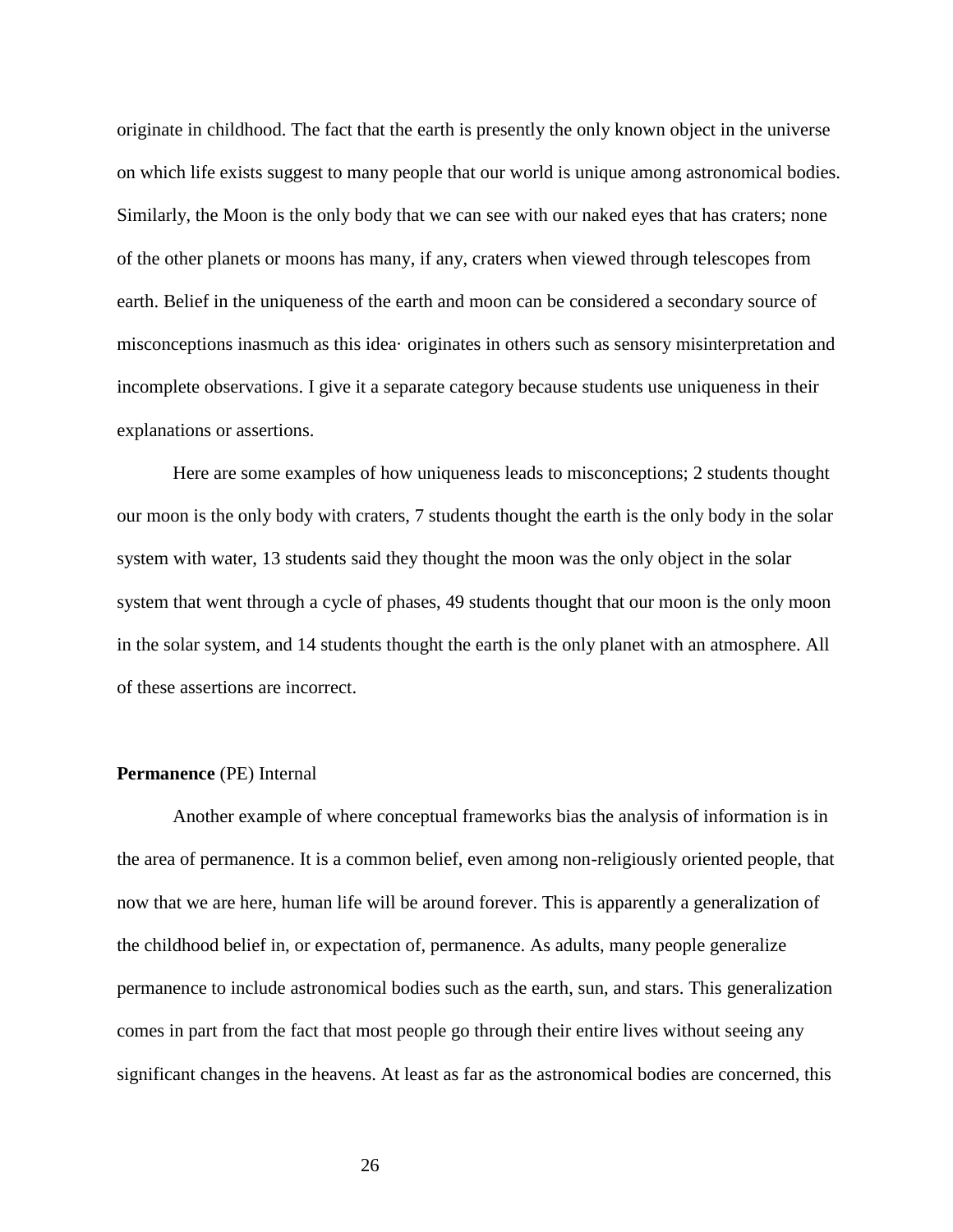belief in permanence is completely unfounded. Astronomers see stars exploding every year. We also see new stars forming. In about five billion years the sun will expand and envelop the earth, heating it until it becomes lifeless. The sun will then explode. All the other stars in the universe will also either explode or turn off quietly, too. The belief in permanence results in erroneous reasoning. Since belief in the permanence of the sun, the other stars, and the earth is (apparently) such a clearly identifiable source of misconception, I include it as a separate category.

Here are some common misconceptions I assign to this category: 36 students said all stars last forever, 4 students said stars never change size, 7 students said stars are fixed in space, 9 students said comets last forever, 4 students said the day has always been 24 hours long, and 48 students said the sun would last forever.

#### **EXTERNAL SOURCES OF MISCONCEPTIONS ABOUT ASTRONOMY**

#### **Theology** (TH) External

Theology is an important source of the misinformation that is used in constructing many personal cosmologies. It also contributes to erroneous reasoning. I categorize a misconception as due to theology only when I have explicit information from student interviews and papers that the misconception came to them through this source; I would have assigned these misconceptions to other categories if theology had not been specifically identified as contributing to them. In some instances where theology played only a minor role in developing a misconception, I assign multiple origins to the misconception. Here are some examples of misconceptions that have theological origins: 20 students thought all the stars in the universe were created at the same time, 36 students thought all stars last forever (I classify the origins of this misconception as TH/FM/ER/PE), 29 students thought that the earth or solar system was at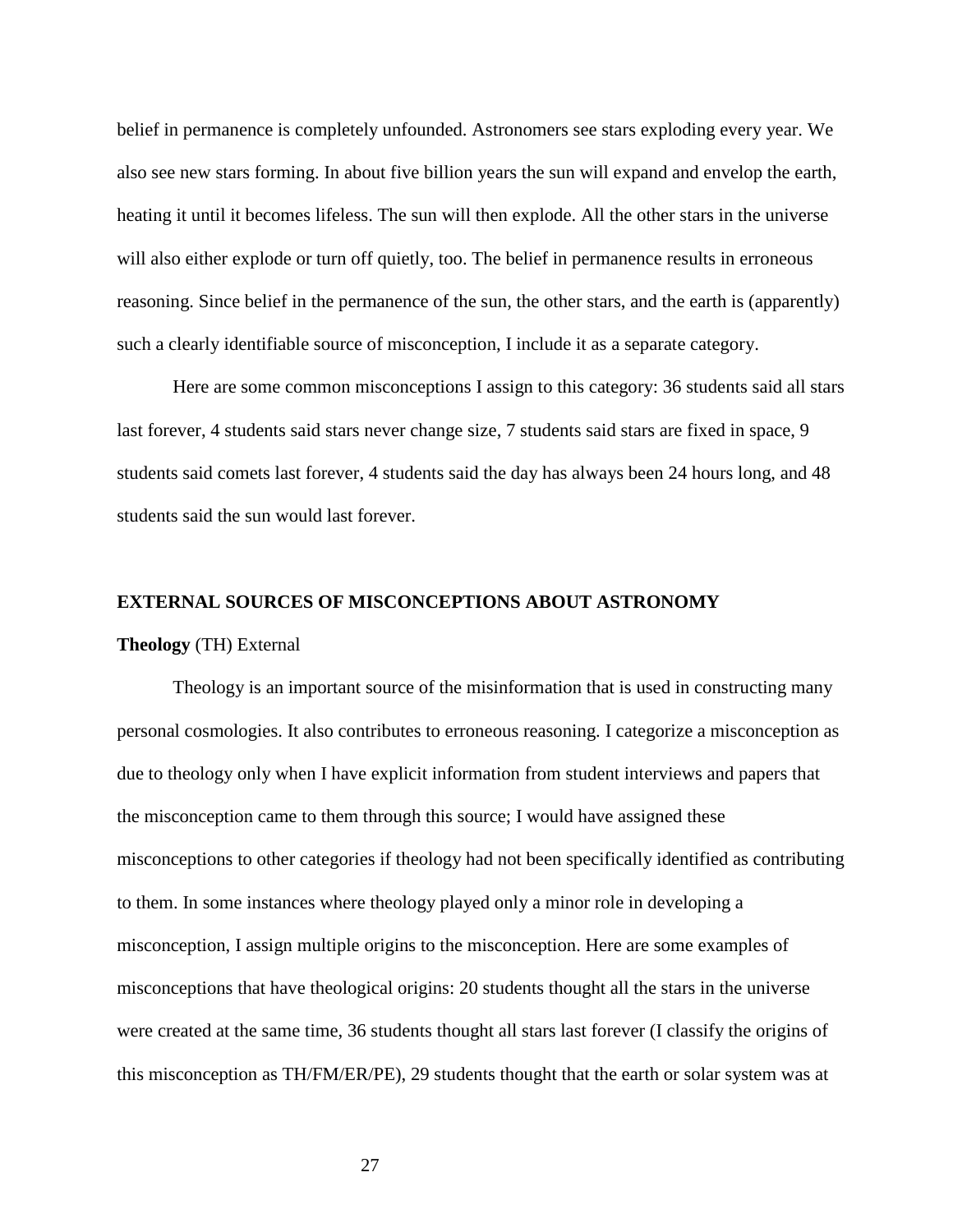the center of the universe (classified PE/SM/TH), and 11 students thought the universe would last forever.

There are also misconceptions with roots in theology that do not fit into any other category. As I was not actively looking for theological roots of misconceptions, I came across only a few that students in focus groups volunteered. There are, I am certain, many other non- cosmological astronomical misconceptions grounded in theology that I have yet to catalogue. The only ones I have detailed information on concern black holes. Some Catholic parents and religious leaders use the physically real black hole for a variety of behavioral and theological purposes. Several of my students brought up in the Catholic religion were threatened by their parents with being sent into a black hole if they misbehaved. Others told me that black holes were created to hold the souls of fallen angels. Still others said that black holes are where the spirits of infants reside for whom souls are not available. When a soul becomes available, the spirit leaves the black hole. Besides the obvious teleological aspects of black holes as repositories for humans and their abstractions, it is very interesting to me how the use of black holes for these purposes makes them and, by extension, astronomy personally menacing.

#### **Science Fiction** (SF) External

Science fiction creates innumerable misconceptions about astronomy. Since this genre began in 1634 with the publication of Johannes Kepler's Somnium (c.f. Bleiler, 1990), people have willingly suspended their disbelief about the laws of nature in order to be entertained by physically implausible, but exciting, stories. In the defense of science fiction, it is worth noting that even though ideas presented in these works are often considered incorrect when written, they end up becoming accepted as fact. Unfortunately for the general perception of astronomy, much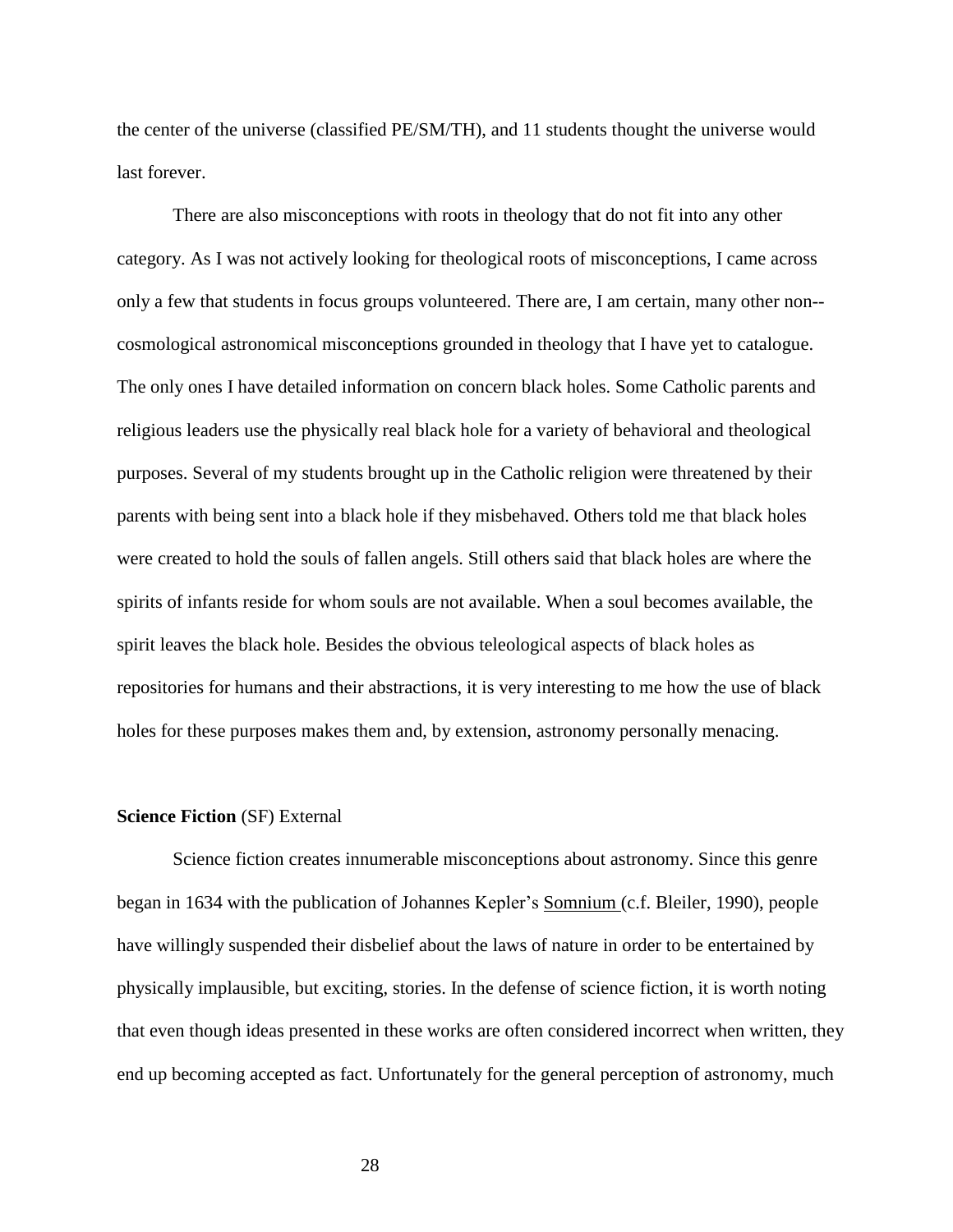science fiction actively violates the established and proven laws of nature. For example, the densities of atoms and molecules in interplanetary space are so low and their temperatures so high that perceptible sound does not travel through it. The creaking and groaning of combat spacecraft that we hear on innumerable movie and television space adventures just doesn't occur. However, many people believe sound does travel through space. This was also asserted by 8 of my students.

This brings us to the point that misconceptions about astronomy brought about by science fiction have increased dramatically in the past few decades because of successful television series such as the Star Trek sagas, and because of cinema successes such as the Star Wars and Star Trek adventures. One of the most notable examples of misconception demonstrated by the movies was in the Star Trek movie "The Empire Strikes Back" in which the heroes are seen flying through an "asteroid field" of gigantic, closely-spaced rocks. In the real universe, the gravitational forces created by such rocks would cause them to collide and either coalesce into a single planet-like mass or to pulverize each other and become space dust. Nevertheless, 99 of my students listed this as their vision of the asteroid belt. Other science fiction-based misconceptions include 23 students asserting they thought Mars has life on it now, 5 students asserting that they thought the canals of Mars were made by intelligent life, 5 students saying they thought Jupiter is nearly large enough to be a star (a la Arthur C. Clarke's  $2001$  -- it actually has 75 times too little mass), 8 students saying we could voyage through vast distances of space via black holes, and 7 students saying we could voyage travel through time by entering a black hole.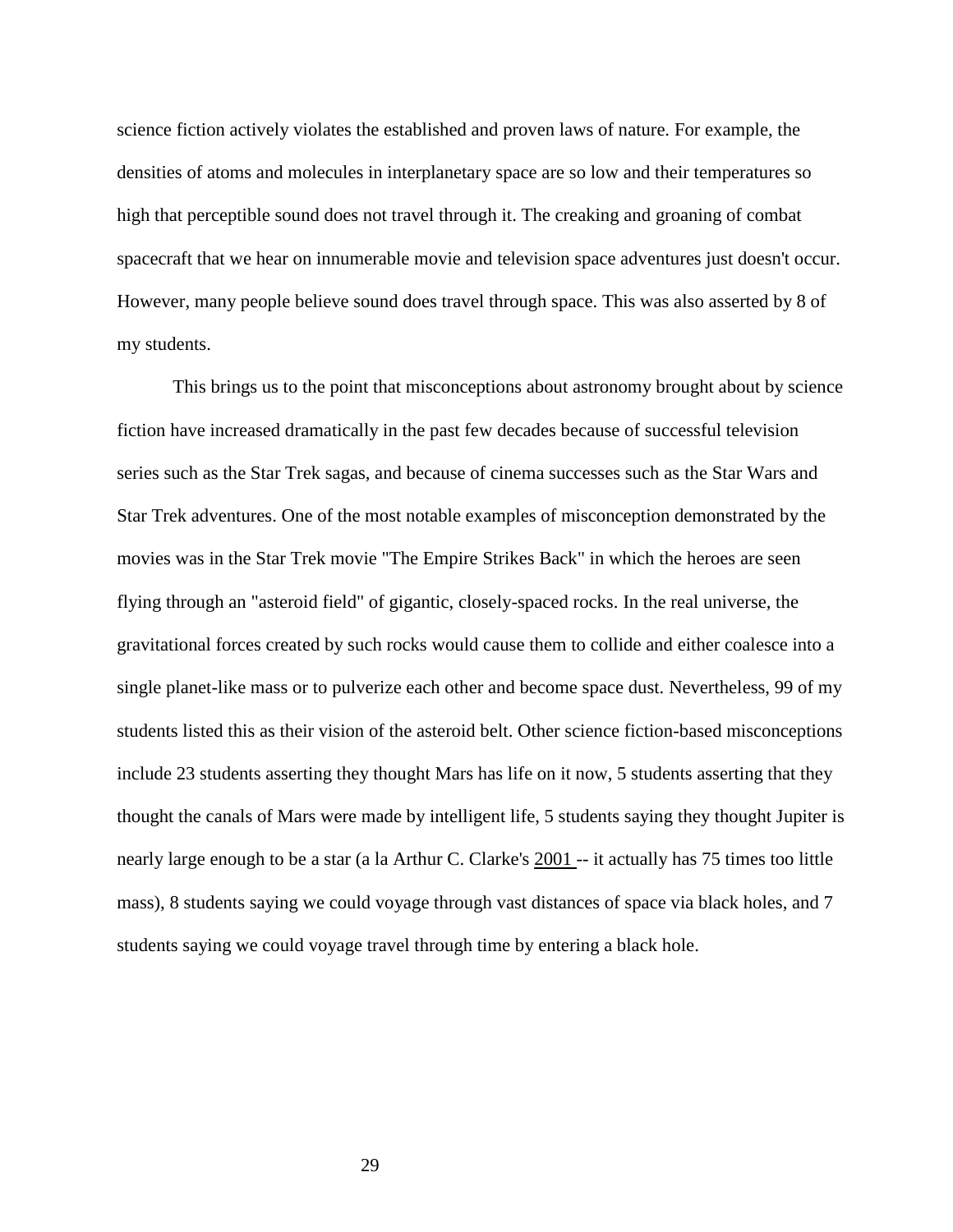#### **Factual Misinformation** (FM) External

All of us have received incorrect information from sources whose statements we normally accept as true. These people include teachers, parents, friends, books, and other ostensibly factual authorities. For example, a child first learning the order of the planets from the sun is likely to be told by a teacher or parent that Pluto is the most distant planet. In fact, that was true until 1978, when Pluto's highly elliptical orbit took it closer to the sun than Neptune. Neptune is presently the farthest planet from the sun, and it will remain so until the middle of the year 2000. The point is that most parents and teachers who answer that question for children today learned the order of the planets before 1978 (or were themselves taught by someone who learned before 1978). And most adults did no learn or have not internalized the shift in order of the planets that has occurred since they were first taught. As a result the authority figures pass on incorrect information.

It would serve no purpose to separate the specific sources of factual misinformation into separate categories. This category (FM) is designed to focus attention on the way the information is received (from an authority) and scrutinized and processed (often minimally). I consider this category a derivative source of misconceptions. That is, factual misinformation is data that has been heavily pre-processed by others before we receive it. Also, given its source, we often tend to accept this information more readily than we would assertions from sources about whom we are more skeptical. Indeed, coming as they do from authority figures, such misconceptions may well serve as the foundations for entire, albeit scientifically-invalid, conceptual frameworks.

Here are some other examples of misconceptions that originate from factual misinformation: 128 students had been told there are 12 zodiac constellations (Zodiac constellations are those that the sun passes through. There are 13, the least known one being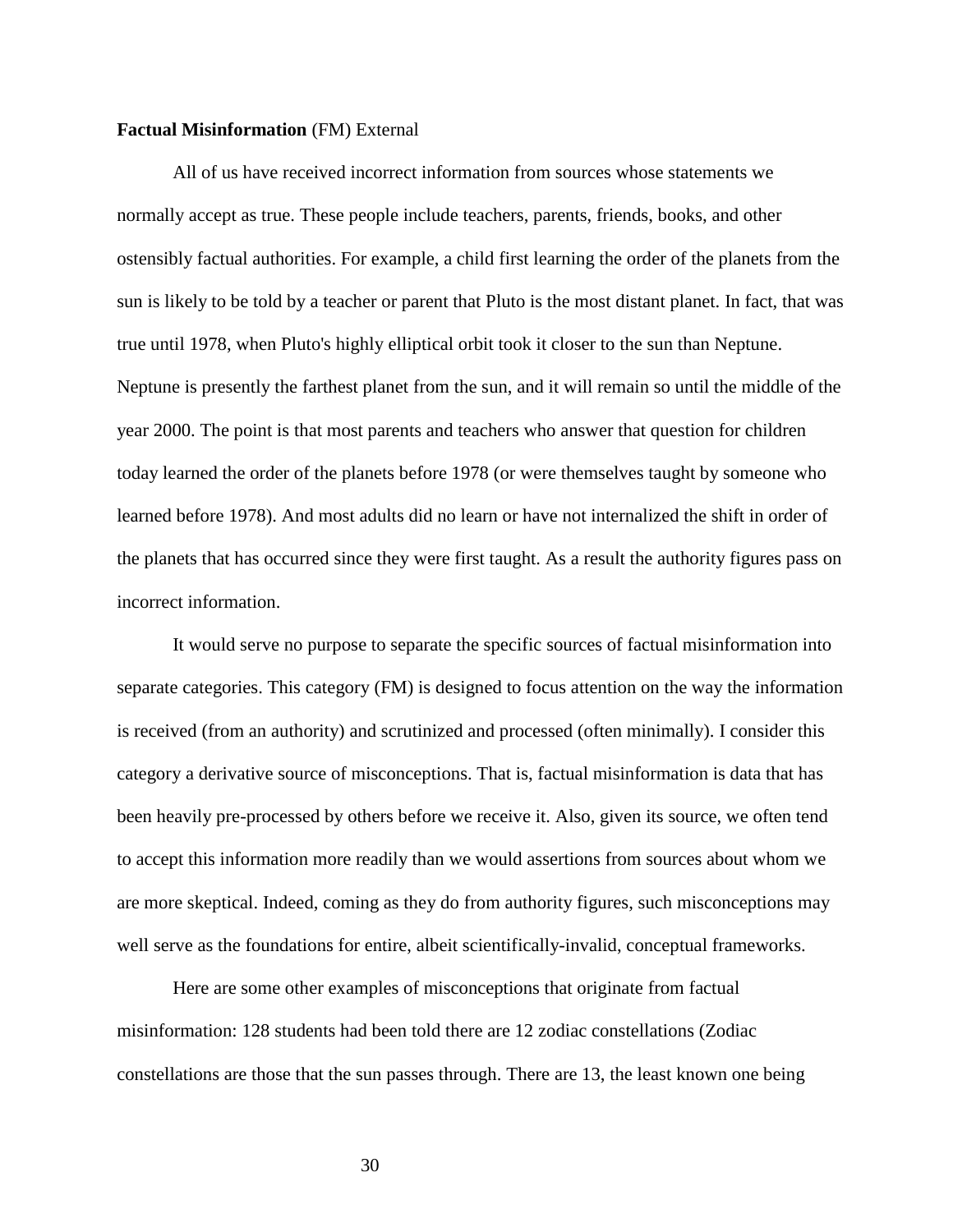Ophiuchus); 48 students had been told that the north star, Polaris, is the brightest star in the sky (that distinction goes to the sun, of course. Sirius is second brightest.); 14 students had been told that the asteroids in the asteroid belt had been part of planet that had been destroyed; one student had read that Mercury was in synchronous rotation around the sun (Synchronous rotation in this case means the same face of the planet always faces the sun. Mercury was believed to be in synchronous rotation until 1965. The prevalence of out-of-date books on astronomy in grade schools helped propagate this misconception.)

# **Media Minimalism** (MM) External

News reporting is a process in which information is heavily filtered and abbreviated before we receive it. Incomplete news coverage creates misconceptions. It is also in the nature of virtually all new services to provide information that raises our interest and keeps our attention. As a result, the news about science we actually receive is often the most sensational, rather than the most important parts. For example, we may be told in the media that a certain quasar is the farthest known object from earth. On the surface that is an interesting discovery. But much more important in putting this object in perspective with other quasars and other distant objects is the unusual spectrum of electromagnetic radiation it emits. This latter information tells us there is some unexplained activity in the quasar, although exactly what is unknown. News about the spectrum is much less exciting and less comprehensible to the non-scientifically trained public than the fact of the quasar's extraordinary distance. Spectral information is therefore often glossed over or omitted entirely.

The public learns only limited and often distorted information from the news media. This filtered, biased, incomplete, and often inaccurate information is then incorporated into existing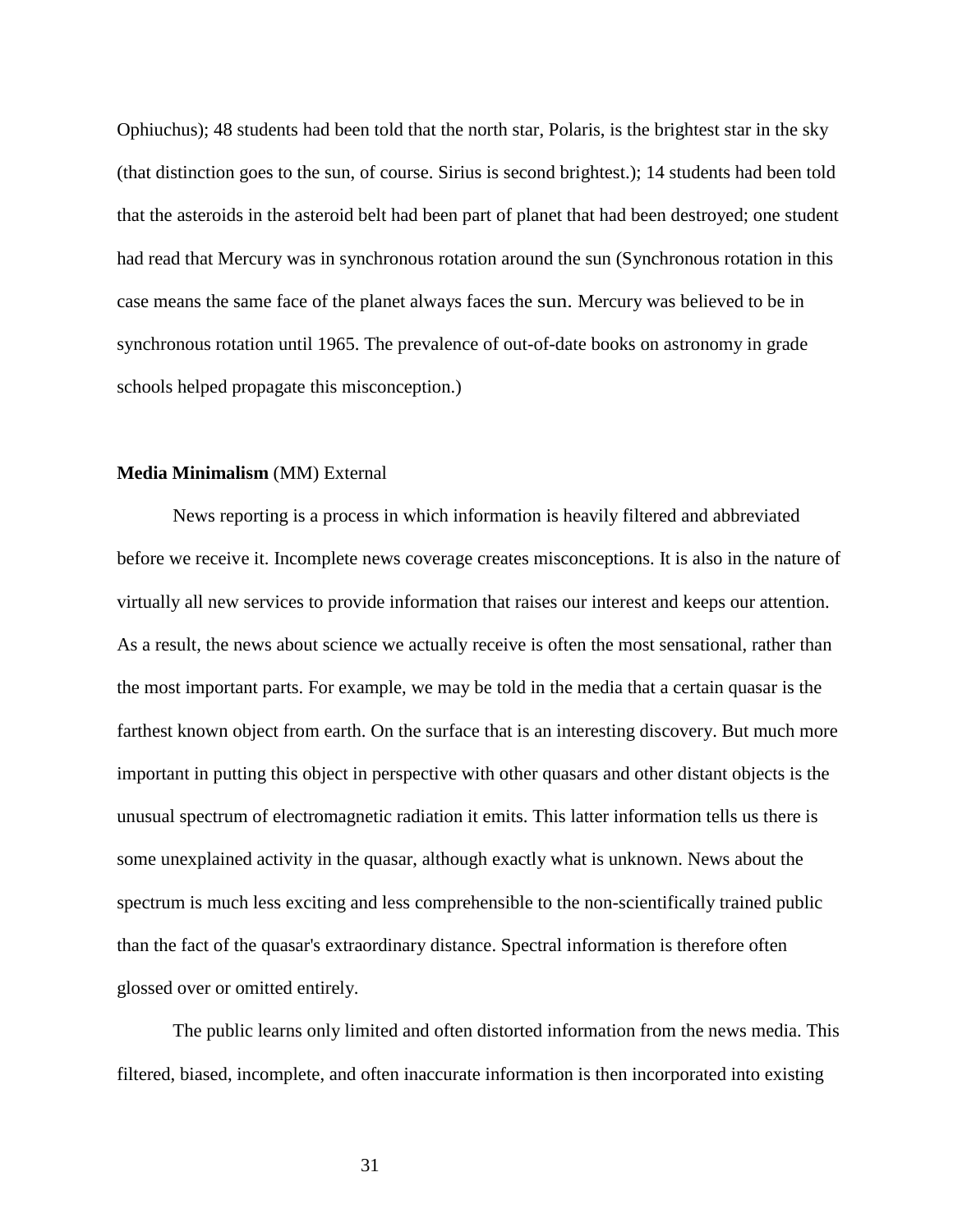conceptual frameworks. The conclusions drawn or extrapolations made from this knowledge are often incorrect; it has created new misconceptions. A contemporary example of limited media coverage and the misconceptions that result from it concerns the issue of the earth's stratospheric ozone layer and its depletion. It is now well established that CFCs and related human-made chemical compounds are destroying ozone in the earth's upper atmosphere. Ozone blocks the sun's dangerous ultraviolet radiation from reaching the earth's surface. As a result of the ozone depletion, more ultraviolet radiation is reaching the surface now. From this information, many people create an inaccurate framework of concepts about the ozone "issue."

Here are a few common nodes in that framework: Once it is depleted, ozone is not replenished (in fact, the sun's energy continually creates ozone from oxygen atoms and molecules in the earth's atmosphere); the ozone layer is a thin stratum in the atmosphere (misconception caused in part by the use of the common word "layer"; the ozone is actually dispersed over the entire upper atmosphere -- the stratosphere. It is densest in a 12 mile-thick region centered about 17 miles above the earth's surface.); under normal circumstances the ozone content of the air is appreciable -- in some vaguely-defined sense (in fact if all the ozone in the earth's entire atmosphere were compressed to be the same density and pressure as the air we breathe, that "layer" of ozone would only be an eighth of an inch thick!); and, the ozone at the earth's surface that sometimes makes respiration difficult is from the ozone layer (most of the lower atmosphere ozone is created by chemical reactions involving pollutants.)

The Hubble space telescope has also been the object of media coverage, especially because it was found that the mirror was incorrectly ground. Here are two misconceptions about Hubble that have resulted from media minimalism: the Hubble space telescope is virtually useless (in fact, over 80 percent of the planned observations have been successfully made even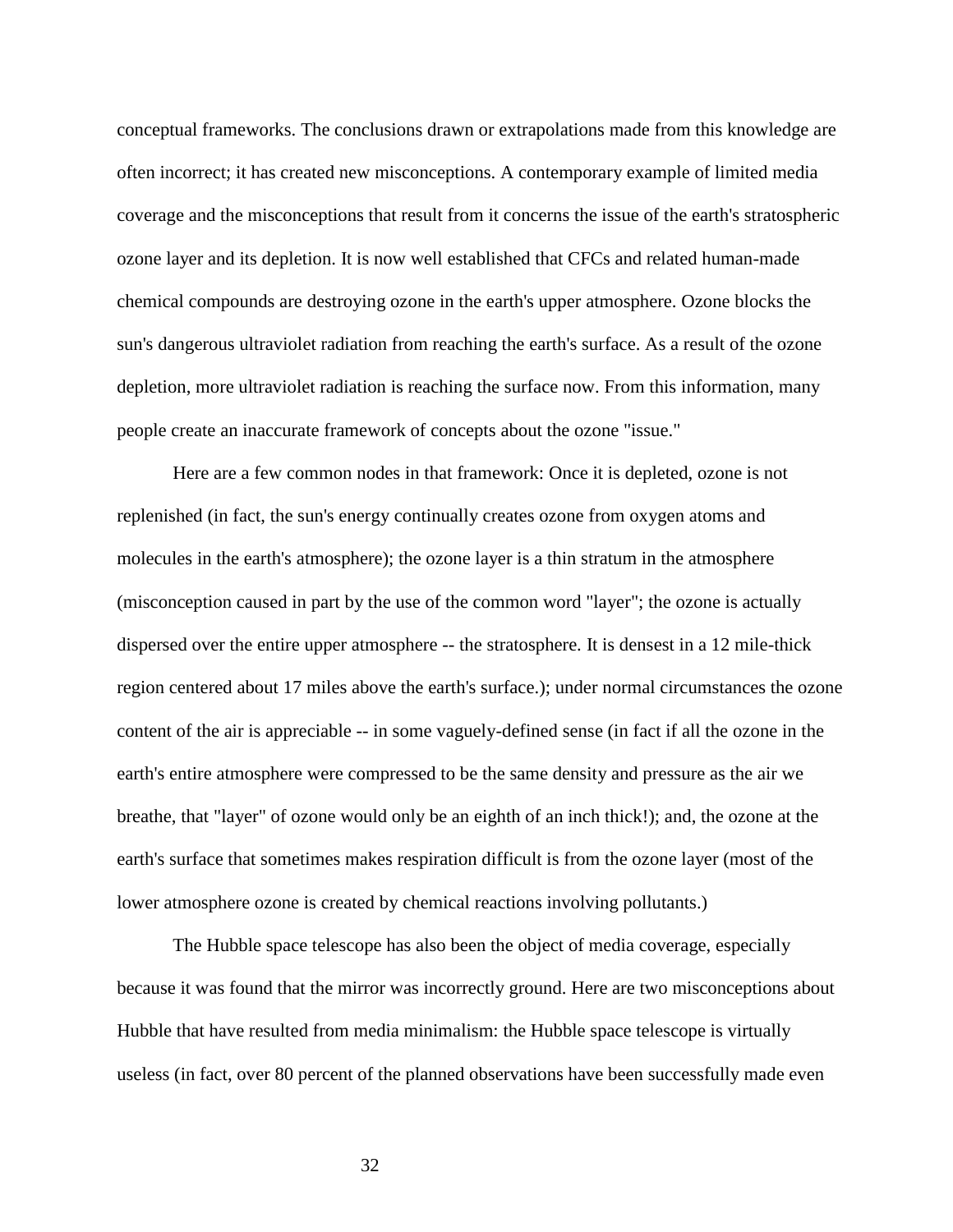with the defective mirror); warping of the Hubble space telescope's mirror is inches or feet (in fact it is less than a thousandth of an inch).

#### **Cartoons** (CA) External

One of the major external sources of misconceptions about science in general and astronomy in particular for young children are cartoons. Animators have done considerable damage to young intuitions about nature. For example, a common cartoon ploy is for the bad character to run off a cliff or have a branch blowout from below them. Invariably, the character is shown suspended in midair for several seconds until the impact of what has happened is clear to both them and the young audience. They then proceed to fall at constant, albeit fast, speeds. Similarly, when the bad guy rushes off a cliff, they tend to stop moving forward, pause, and then fall straight down, rather than move continuously in a parabolic arc. As a source of misconceptions for my students, cartoons tended to be obscured by other factors because they happened in early childhood. Other things, such as factual misinformation and inaccurate observations, often replaced the cartoon perceptions as explanations for misconceptions. The relevance of cartoons emerged from the focus group discussions where I encouraged students to follow the origins of misconceptions as far back as they could. Often, when cartoons were finally mentioned by one student, several students would spontaneously confirm that the cartoons (often the same cartoons) had affected them, too.

# **MISCONCEPTIONS WITH SIGNIFICANT INTERNAL AND EXTERNAL COMPONENTS**

# **Inaccurate or Incomplete Observations** (IO) Internal/External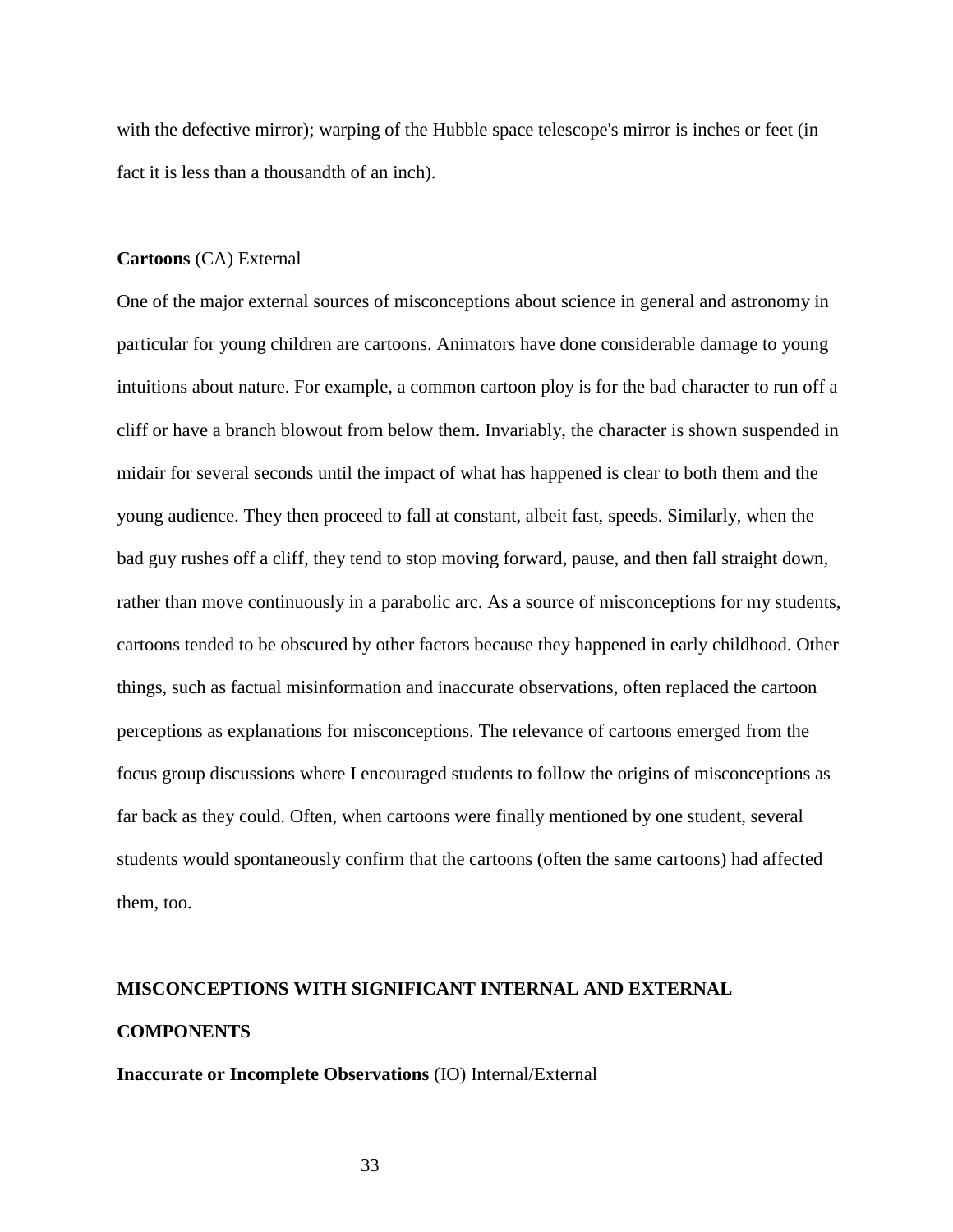There are a variety of reasons people observe things inaccurately. These include not knowing what to look for (a person believing that all the "stars" in the sky are isolated objects is ill-prepared to notice that many of them actually have close, bound companions); not being sufficiently interested to make careful observations; being distracted by certain characteristics of what they see; categorizing what they see inappropriately; and being biased by what they have been told (Few people bother to ascertain that the north star is the brightest star in the sky. This is a common, albeit incorrect, assertion that is relatively easily disproved on a clear night.). This origin of misconceptions is different from sensory misinformation (SM) because IO refers to the collecting of data, whereas SM is the result of misinterpretation of the data. For example, it is reasonable (although incorrect) to conclude from observations that stars twinkle. Stars certainly do appear to change brightness as we watch them. Without a great deal of analysis, our minds interpret twinkling as changes a star's intrinsic brightness. This conclusion is therefore a misconception based upon sensory misinformation, SM, rather than on inaccurate observations. Conversely, observing the "sword" of Orion most people would say they see three stars. In fact, a closer examination, even with the naked eye, shows that the middle star is a fuzzy blob (actually a system of interstellar clouds), rather than a star. I classify this misconception about Orion's sword as based on inaccurate observations (10).

Here are some further examples of inaccurate or incomplete observations: 10 students asserted that they thought they saw the same constellations throughout the year (the visible constellations change throughout the year); 22 students say they perceive all stars as white; 37 more said they perceive all stars as having the same color (without specifying what color that was); 7 students said they thought no planets are visible with the naked eye (in fact, you can see Mercury, Venus, Mars, Jupiter, and Saturn when they are "up" at night); 2 students thought that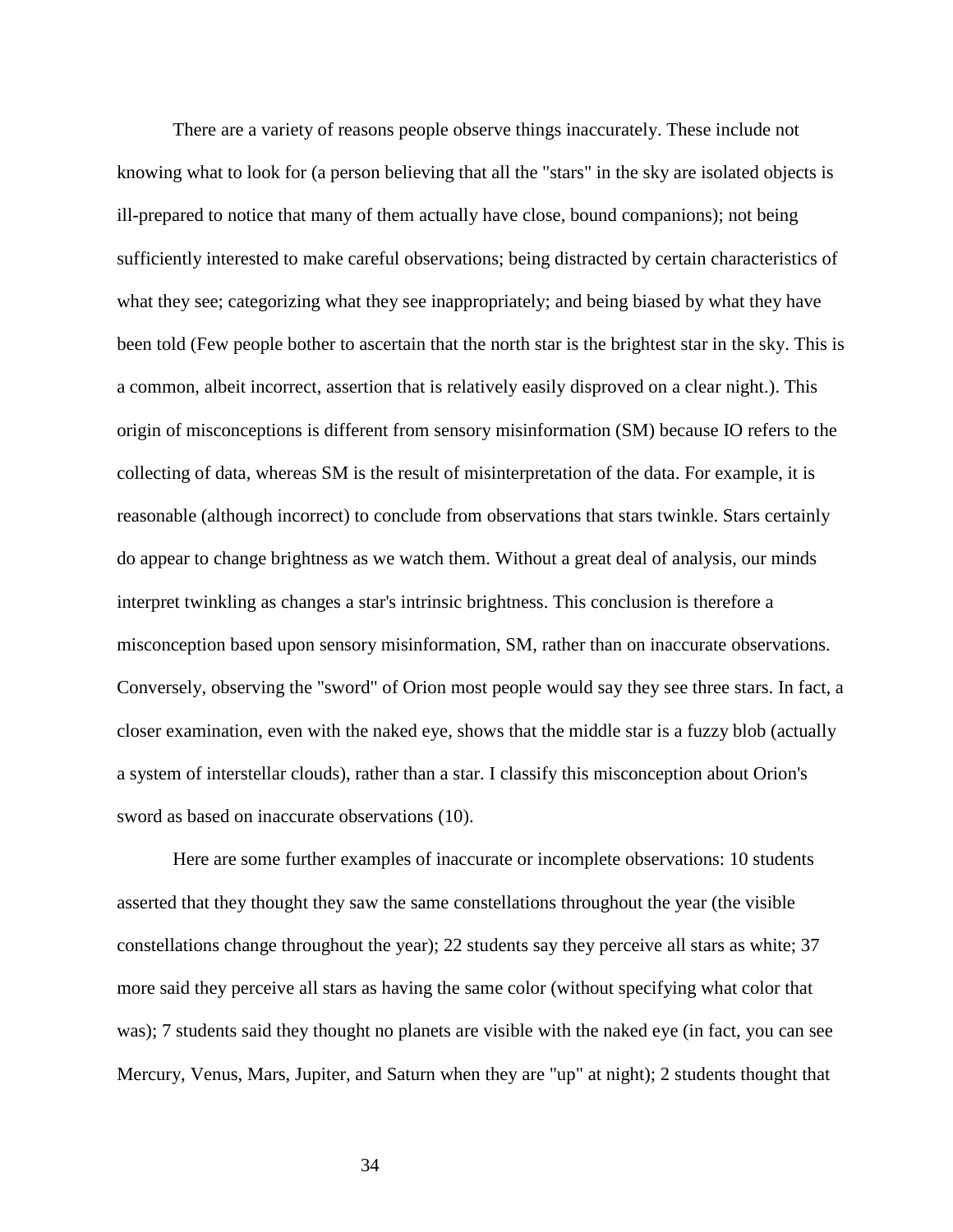the moon sets during the daytime and rises every night (in fact, the moon is sometimes up during the day and sometimes up at night); and a student said that she thought the moon always rises at the same time every night.

# **Incomplete Information II** (External/Internal)

Finally, there are many facts about astronomy that people have never learned but are called upon to use "out of the blue." Many people will make assertions in response to questions that they do not have enough information to answer. For example, most people don't know whether any planets besides Jupiter have features like the Great Red Spot. Using a variety of thought processes, such as assuming uniqueness, generalizing, recalling science fiction and other things they have read, and just plain guessing, many people will make incorrect assertions about this matter which then becomes a misconception for them (in fact, Saturn, Uranus, and Neptune all have such features from time to time). I call this source of misconceptions frame filling in that, when asked, people often fill in their incomplete conceptual frameworks with information derived from insufficient information.

Here are examples of misconceptions that sometimes result from a lack of information: Jupiter is the only planet with spots; Saturn's rings are made of gas (actually pebble to bouldersized debris); the solar wind is constant throughout the years (actually sporadic on a daily basis and cyclic on an 11 year cycle); and, most of the matter in the universe has been accounted for (actually no more than 10% has been located). Seeing astronauts floating in the Space Shuttle leads many people to believe that there is no gravity in space (the lacking external information is that the Shuttle and its crew are orbiting the earth on a path in which centrifugal force balance the gravitational attraction from the earth. If the Shuttle was momentarily suspended over the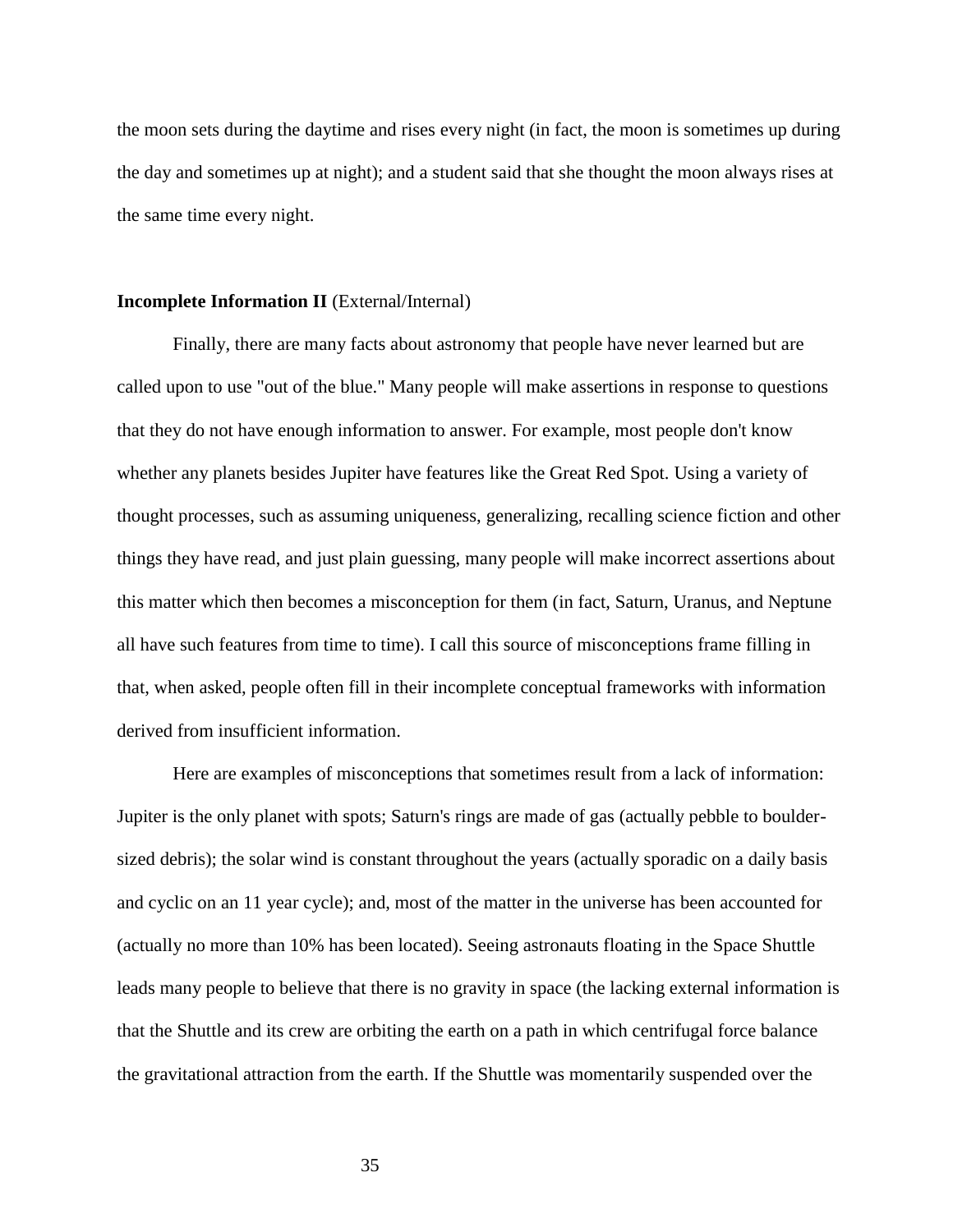earth and released, it would be pulled downward by gravity and the crew would be forced against a side of the vehicle.)

# **SUMMARY OF ASTRONOMY MISCONCEPTION ORIGINS DISCUSSED IN THIS PAPER**

In the following list, the two letters preceding each category are an identifier used to label each misconception. The number following each origin indicates the total number of times I used that origin in explaining a misconception. Since some misconceptions were assigned more than one origin, the total number of uses of all origins (680) exceeds the total number of misconceptions identified (553).

# **Internal Categories**

ER Erroneous Reasoning 69

EC Erroneous Cosmology 41

ED Erroneous Definition 19

IP Incomplete Understanding of the scientific process 7

IR Incomplete Reasoning 96

LI Language Imprecision 32

OG Over-Generalization (sometimes subcategory of ER) 71

PE Permanence (sometimes subcategory of ER) 15

SE Choosing Simplest Explanation (sometimes subcategory of IR) 67

SM Sensory Misinterpretation (sometimes subcategory of ER) 63

UN Uniqueness of the earth, moon, and sun (sometimes subcategory of ER) 26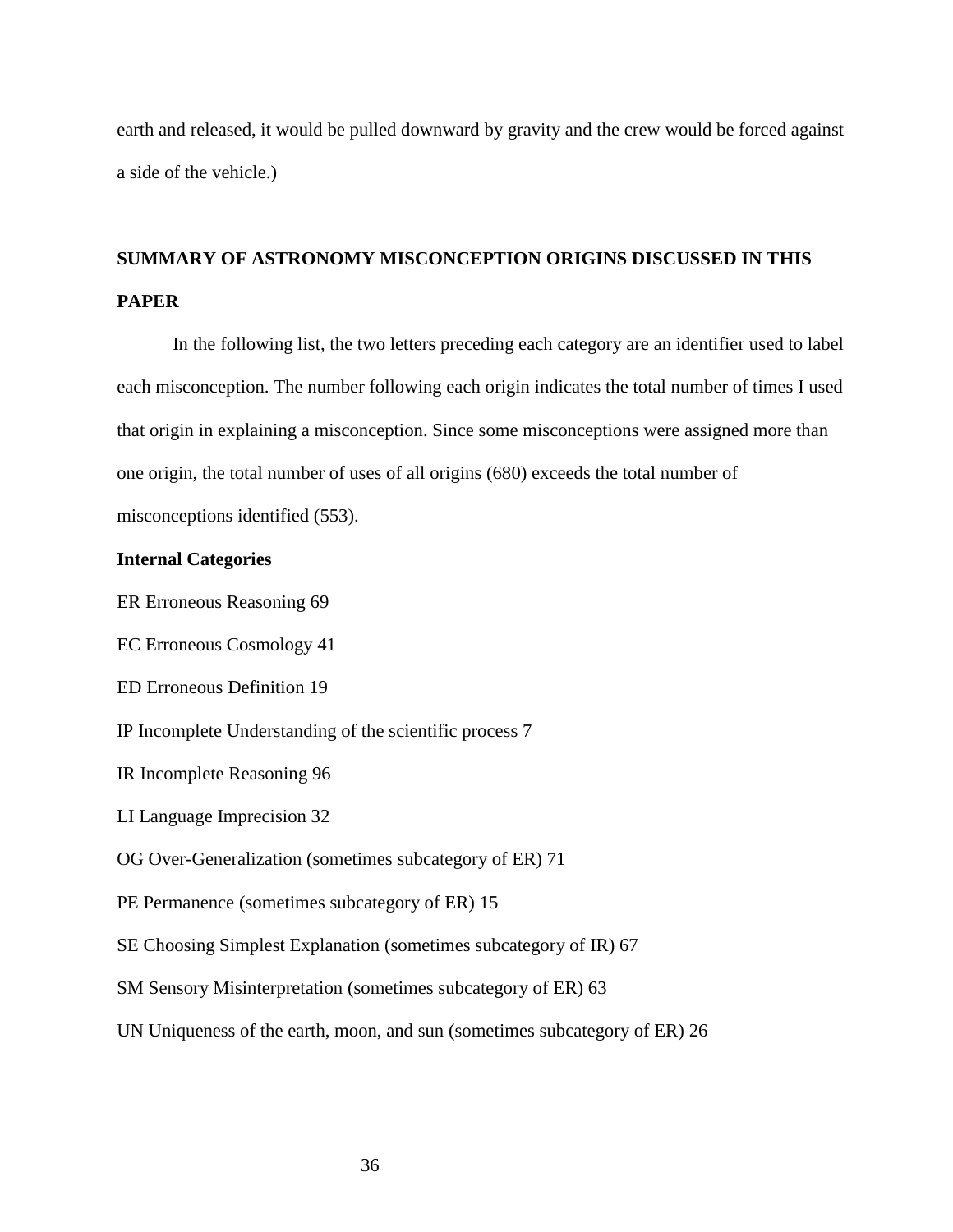#### **External Categories**

CA Cartoons 1 FM Factual Misinformation 102 MM Media Minimalism 5 SF Science Fiction 28 TH Theology 13

# **Internal/External Categories**

II Incomplete Information 6

IO Inaccurate or Incomplete Observations 19

#### **DISCUSSION**

In an effort to identify correctable sources of misunderstanding about astronomy I have proposed a set of origins for the over five hundred, fifty specific misconceptions about astronomy I have collected over the past year and a half. The resulting study suggests that misconceptions about astronomy originate from both internal and external sources. The use of both internal and external categories for origins, as well as two tiers of some internal categories, may appear complicated and less elegant than a system based upon one of the traditional learning theories in which the reasons for acquiring knowledge are focused either internally or externally. However, I am trying to develop a list with practical applications for dealing with specific sources of misconceptions. I hope these categories will focus attention on explicit causes of misconceptions so that remediation can be refined and directed.

At this point, I am not prepared to make an assertion as to the list's validity or usefulness in other realms of science. However, as noted at the beginning of this paper, astronomy draws